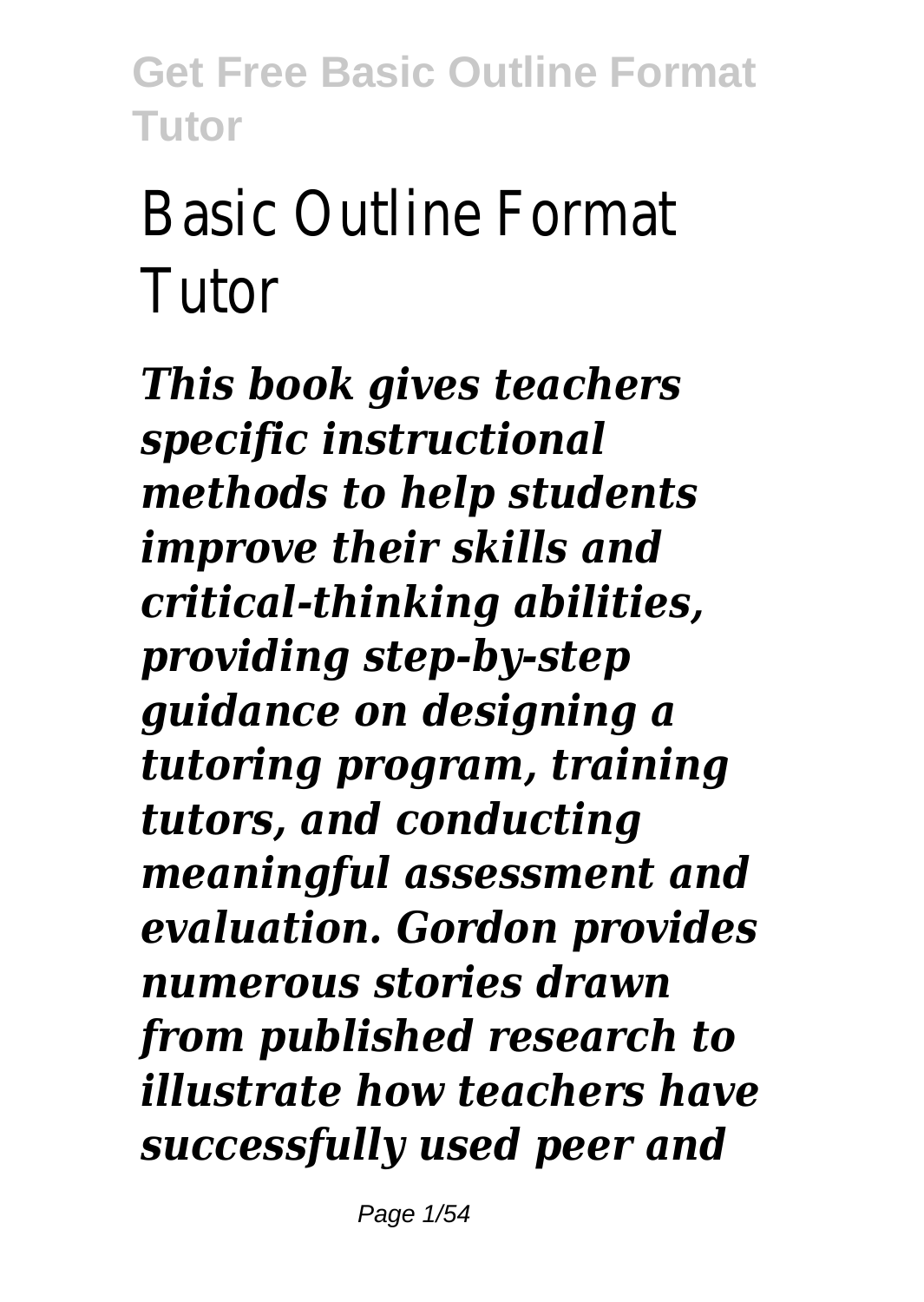*cross-age tutoring in a wide variety of elementary, high school, and college applications. Sample forms are included that teachers can adapt to their needs. "This book examines the rapidly developing sector of online tutoring and mentoring, featuring case studies of the adaptation of university-based programs for tutoring and mentoring"--Provided by publisher. How are we to understand the complex forces that shape human behav ior? A variety of diverse* Page 2/54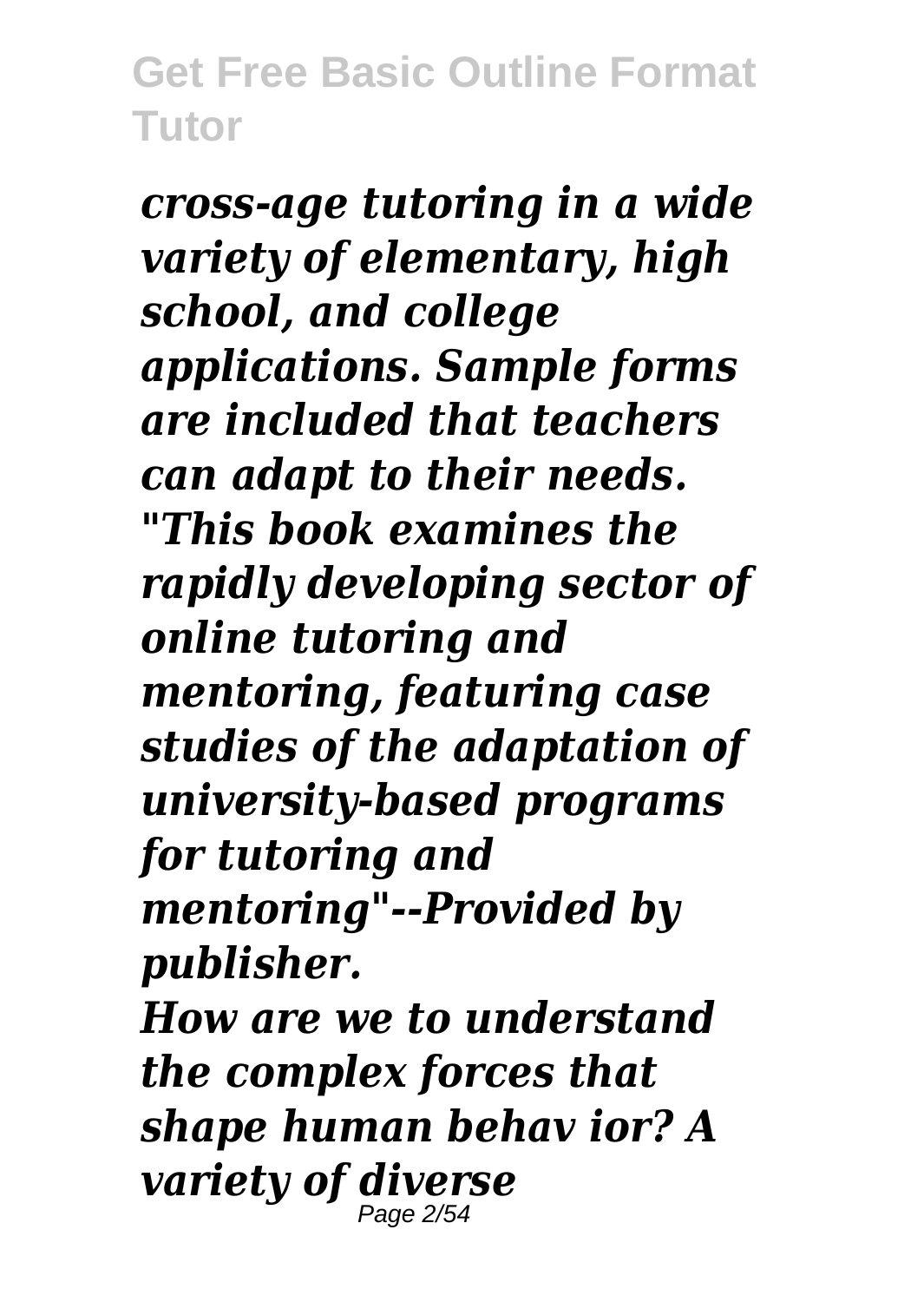*perspectives, drawing on studies of human behavioral ontogeny, as well as humanity's evolutionary heritage, seem to provide the best likelihood of success. It is in an attempt to synthesize such potentially disparate approaches to human development into an integrated whole that we undertake this series on the genesis of beh- ior. In many respects, the incredible burgeoning of research in child development over the last two decades or so seems like a thousand lines of* Page 3/54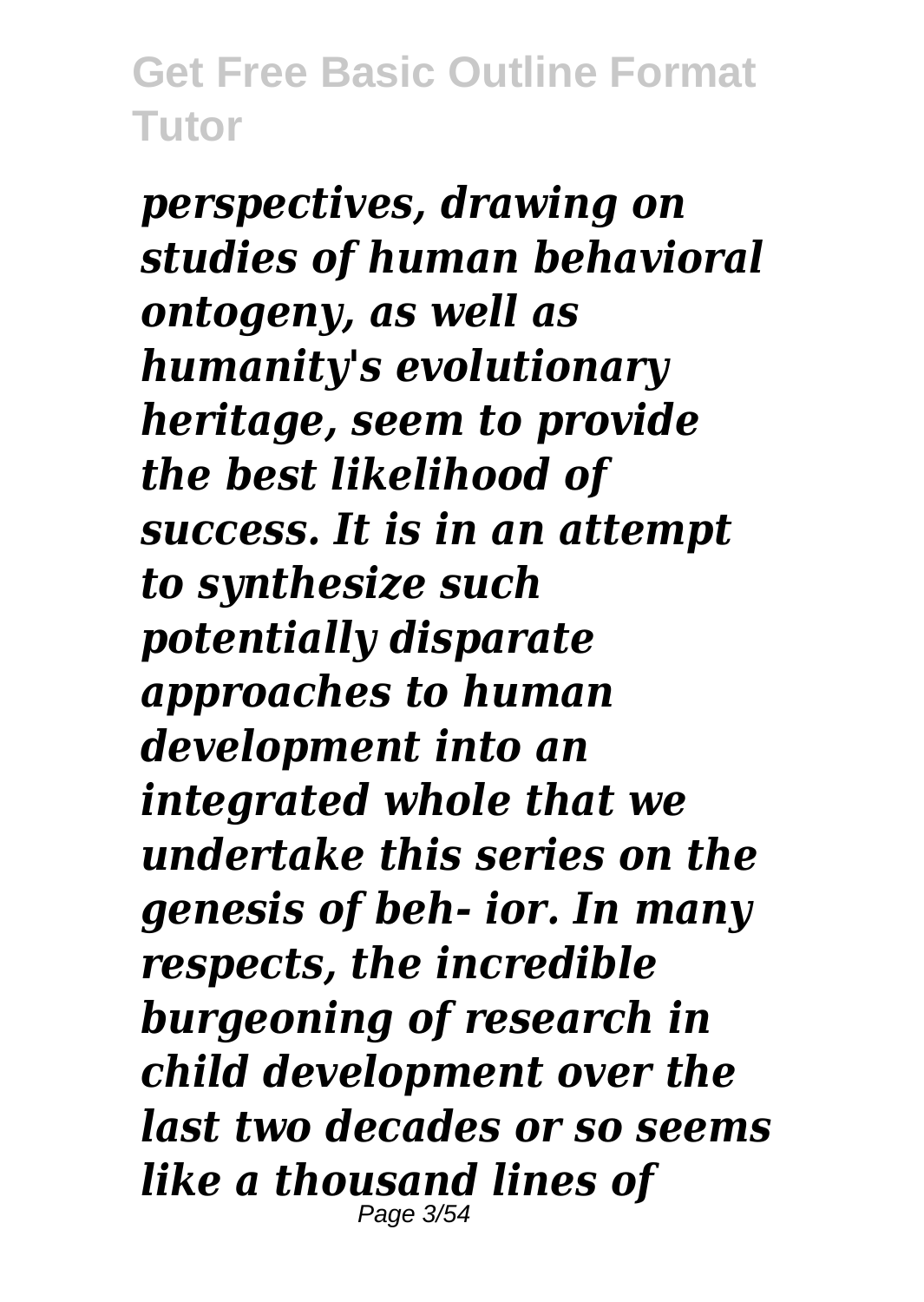*inquiry spreading outward in an incoherent starburst of effort. The need exists to provide, on an ongoing basis, an arena of discourse within which the threads of continuity among those diverse lines of research on human development can be woven into a fabric of meaning and under standing. Scientists, scholars, and those who attempt to translate their efforts into the practical realities of the care and guidance of infants and children are the audience that we seek to reach. Each* Page 4/54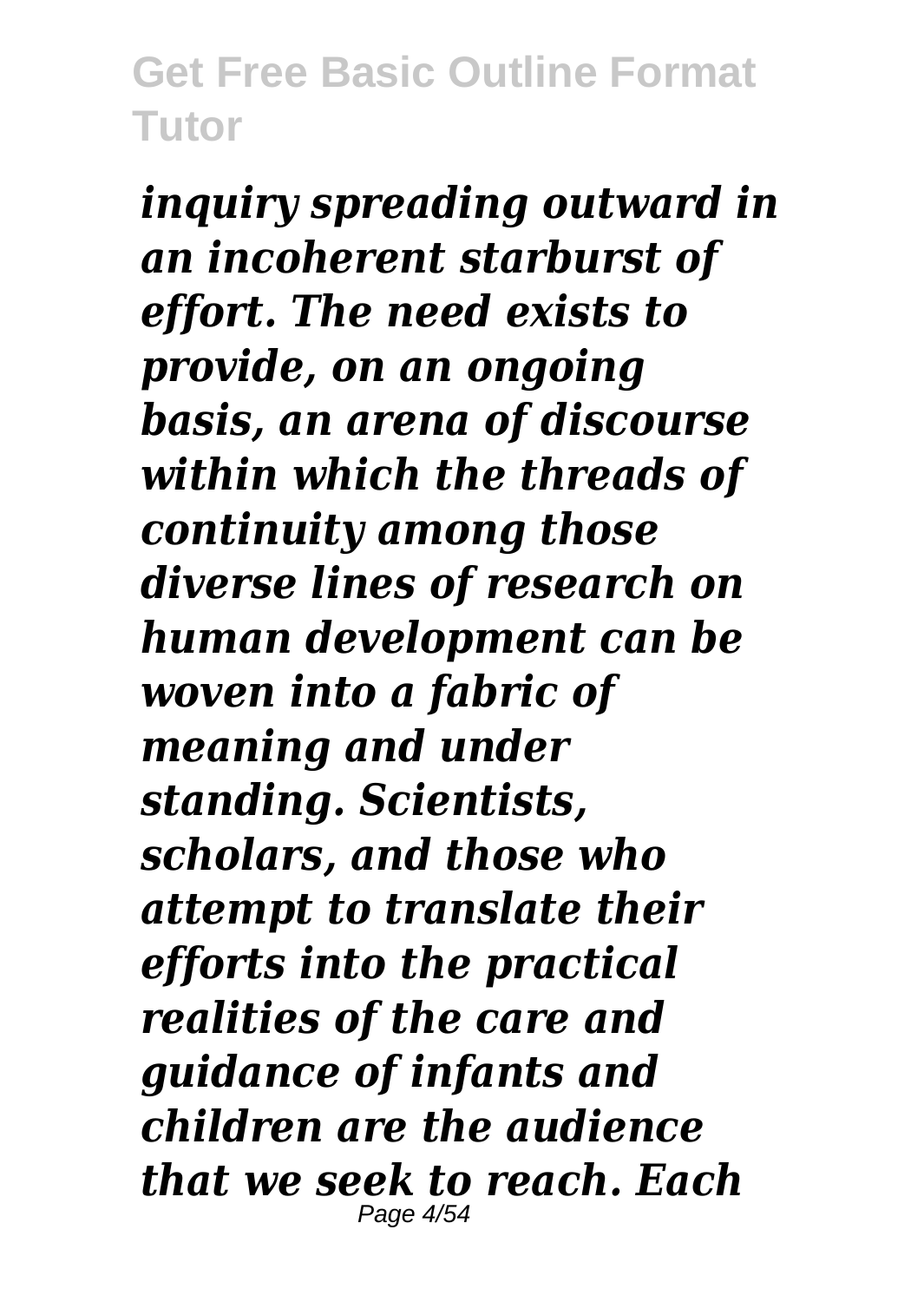*requires the oppor tunity to see-to the degree that our knowledge in given areas per mits-various aspects of development in a coherent, integrated fashion. It is hoped that this series-which brings together research on infant biology, developing infant capacities, animal models, and impact of so cial, cultural, and familial forces on development, and the distorted products of such forces under certain circumstances-serves these important social and scientific needs. Blended Learning and* Page 5/54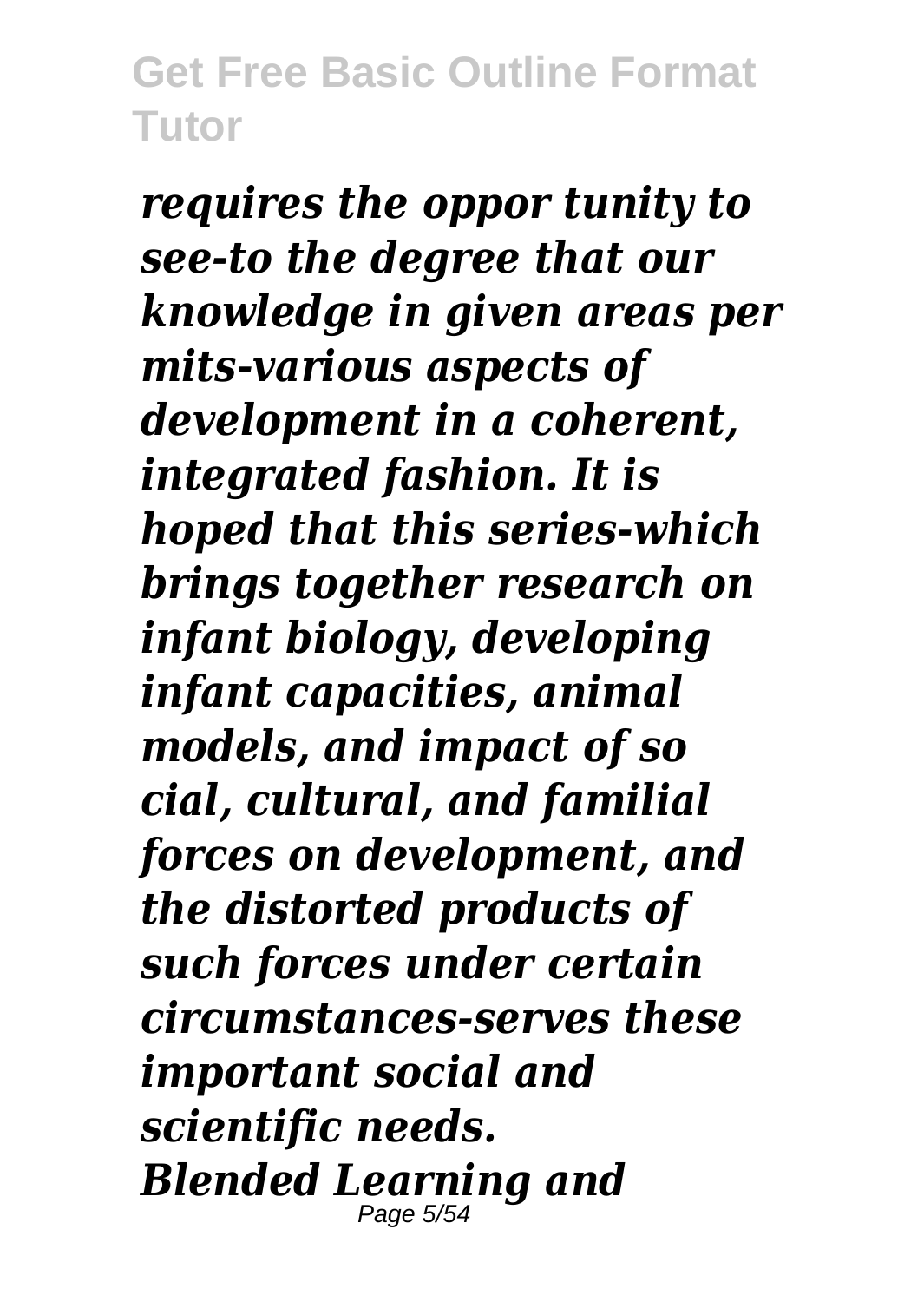*Online Tutoring Writing for Children Theory Shaping Technology The Brief Cengage Handbook, 2016 MLA Update The Brief Cengage Handbook A Guide for Professional Tutors in Secondary Schools* ITS 2000 is the fifth international conference on Intelligent Tutoring Systems. The preceding conferences were organized in Montreal in 1988, 1992, and 1996. These conferences were so strongly supported by the international community that it was decided to hold them every Page 6/54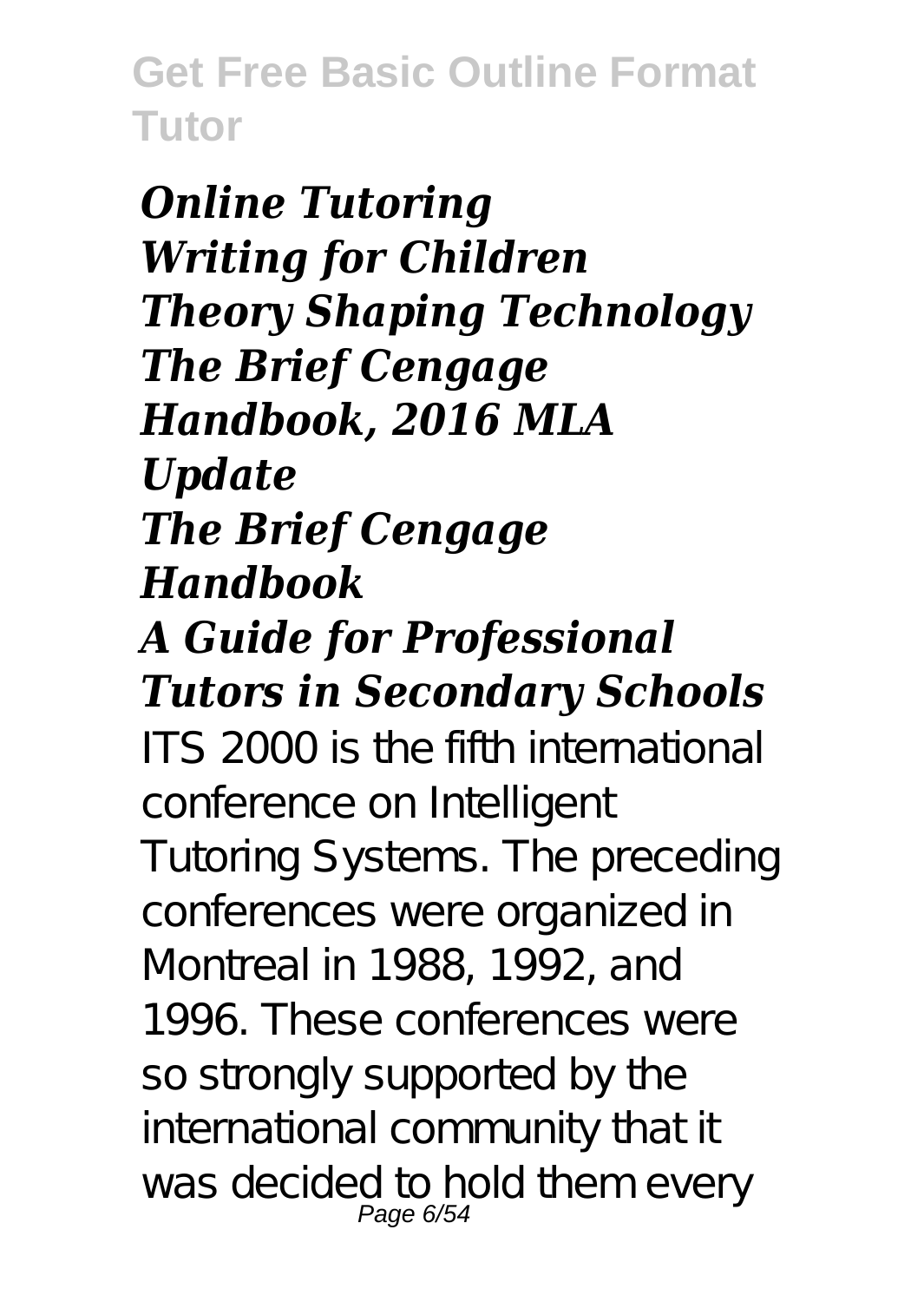two years. ITS'98 was organized by Carol Redfield and Valerie Shute and held in San Antonio, Texas. The program committee included members from 13 countries. They received 140 papers (110 full papers and 30 young researchers papers) from 21 countries. As with any international conference whose proceedings serve as a reference for the field, the program committee faced the demanding task of selecting papers from a particularly high quality set of submissions. This proceedings volume contains 61 papers selected by the program committee from the 110 papers Page 7/54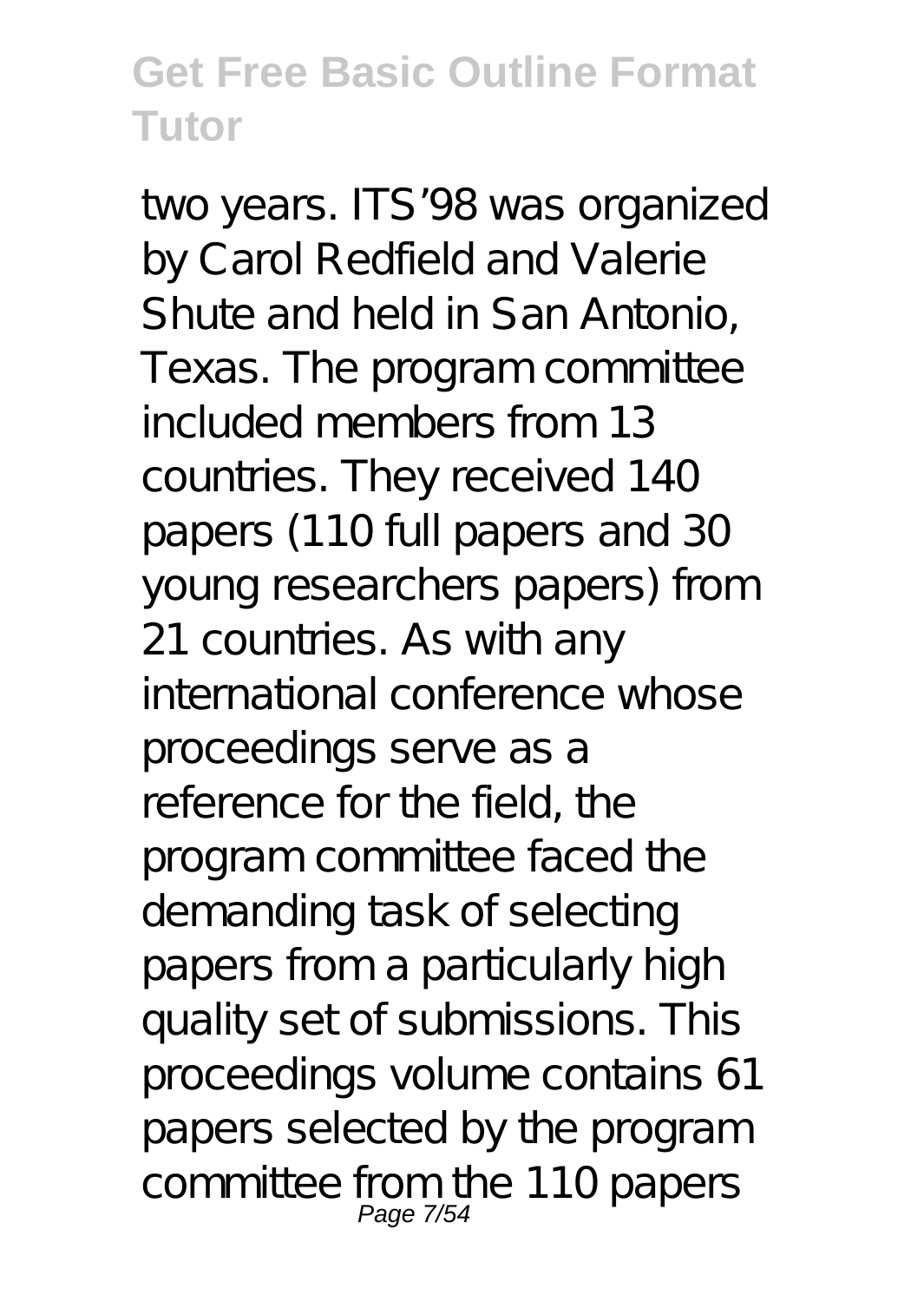submitted. They were presented at the conference, along with six invited lectures from well known speakers. The papers cover a wide range of subjects including architectures for ITS, teaching and learning strategies, authoring systems, learning environments, instructional designs, cognitive approaches, student modeling, distributed learning environments, evaluation of instructional systems, cooperative systems, Web based training systems, intelligent agents, agent based tutoring systems, intelligent multimedia and hypermedia systems, interface design, and Page 8/54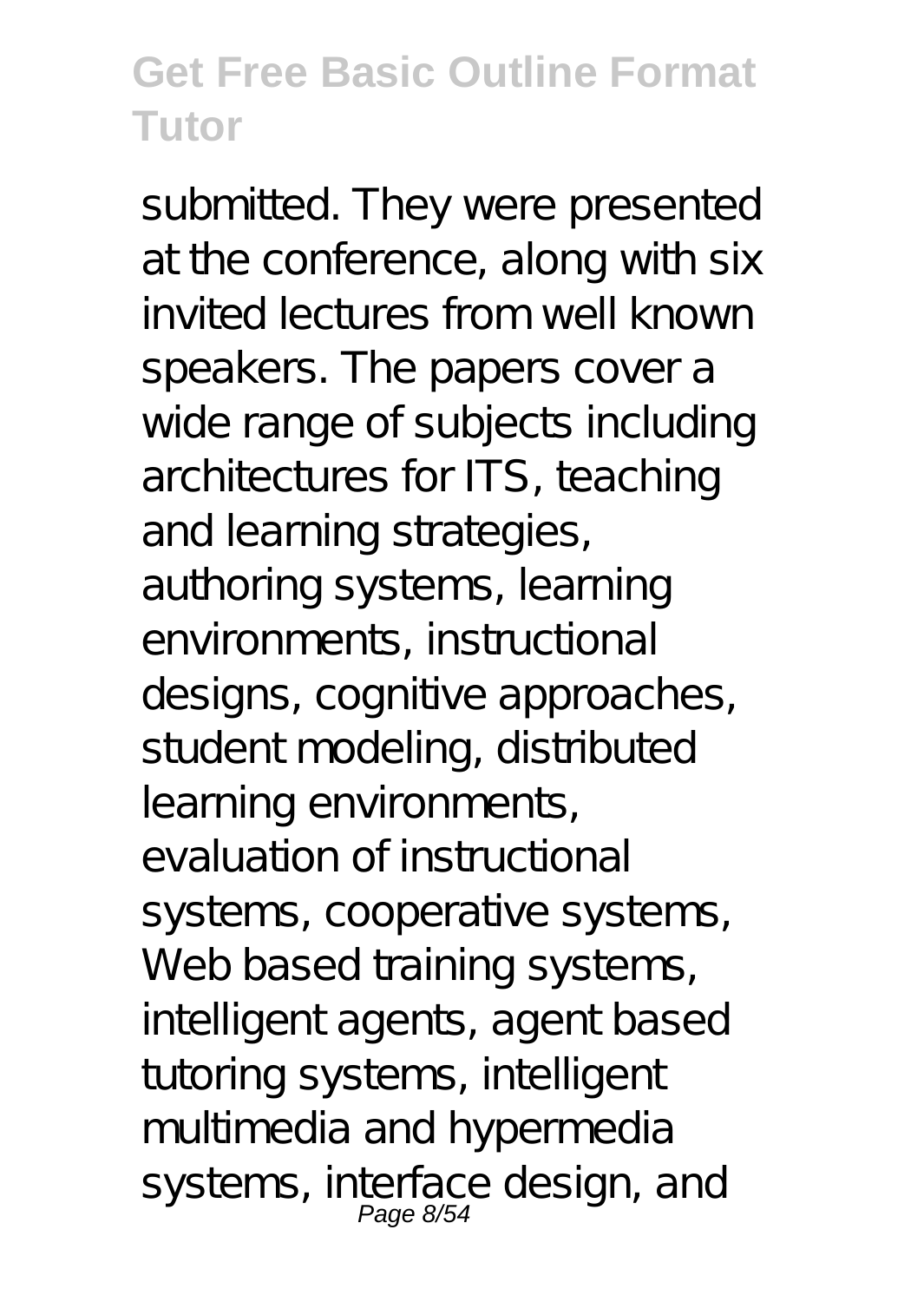intelligent distance learning. Profoundly influenced by the analyses, of contemporary linguistics, these original contributions bring a number of different views to bear on important issues in a controversial area of study. The linguistic structures and language-related processes the book deals with are for the most part central (syntactic structures, phonological representations, semantic readings) rather than peripheral (acousticphonetic structures and the perception and production of these structures) aspects of language. Each section contains a Page 9/54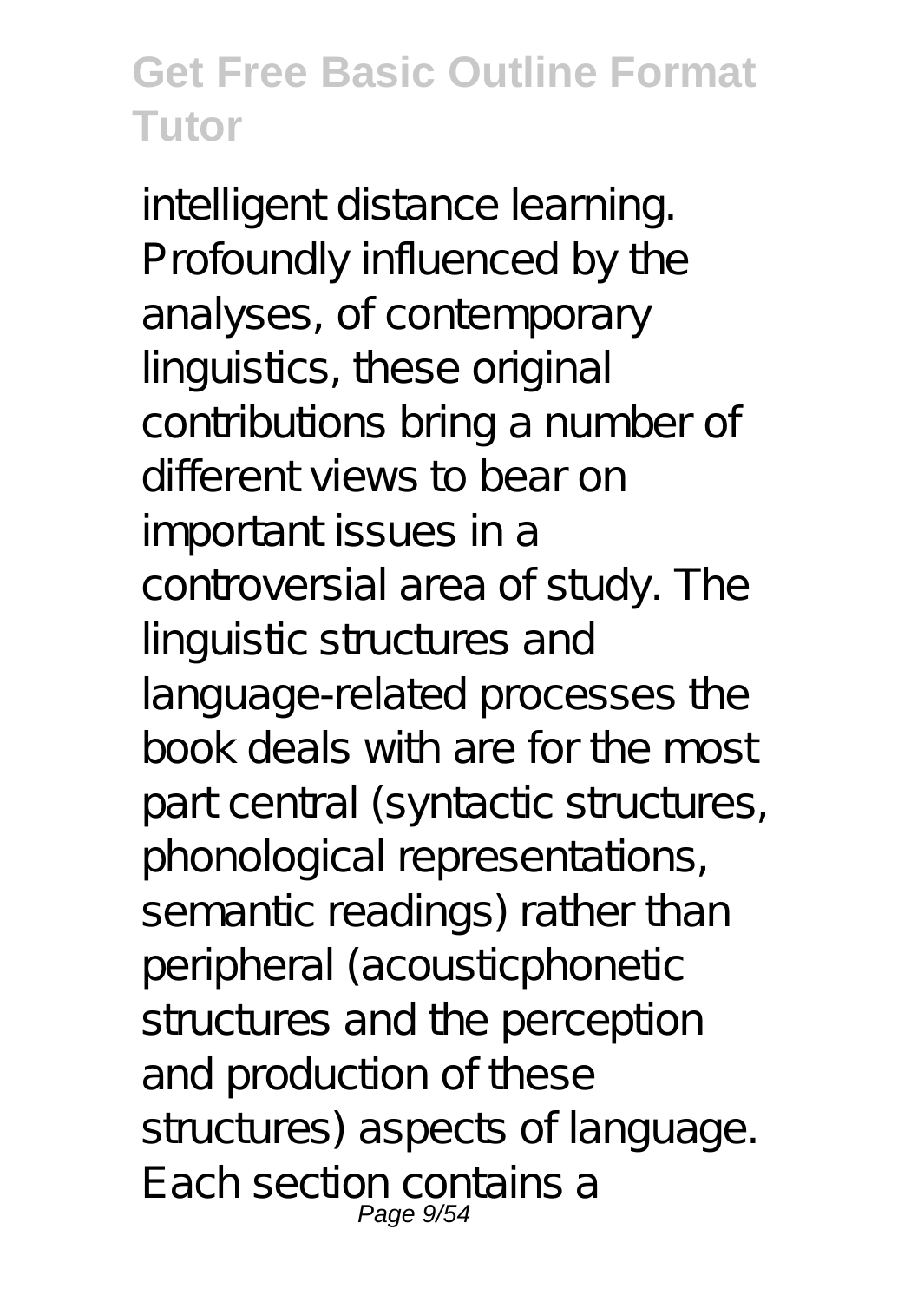summarizing introduction.Section I takes up issues at the interface of linguistics and neurology: The Concept of a Mental Organ for Language; Neural Mechanisms, Aphasia, and Theories of Language; Brain-based and Nonbrain-based Models of Language; Vocal Learning and Its Relation to Replaceable Synapses and Neurons.Section II presents linguistic and psycholinguistic issues: Aspects of Infant Competence and the Acquisition of Language; the Linguistic Analysis of Aphasic Syndromes; the Clinical Description of Aphasia (Linguistic Aspects); The<br>Page 10/54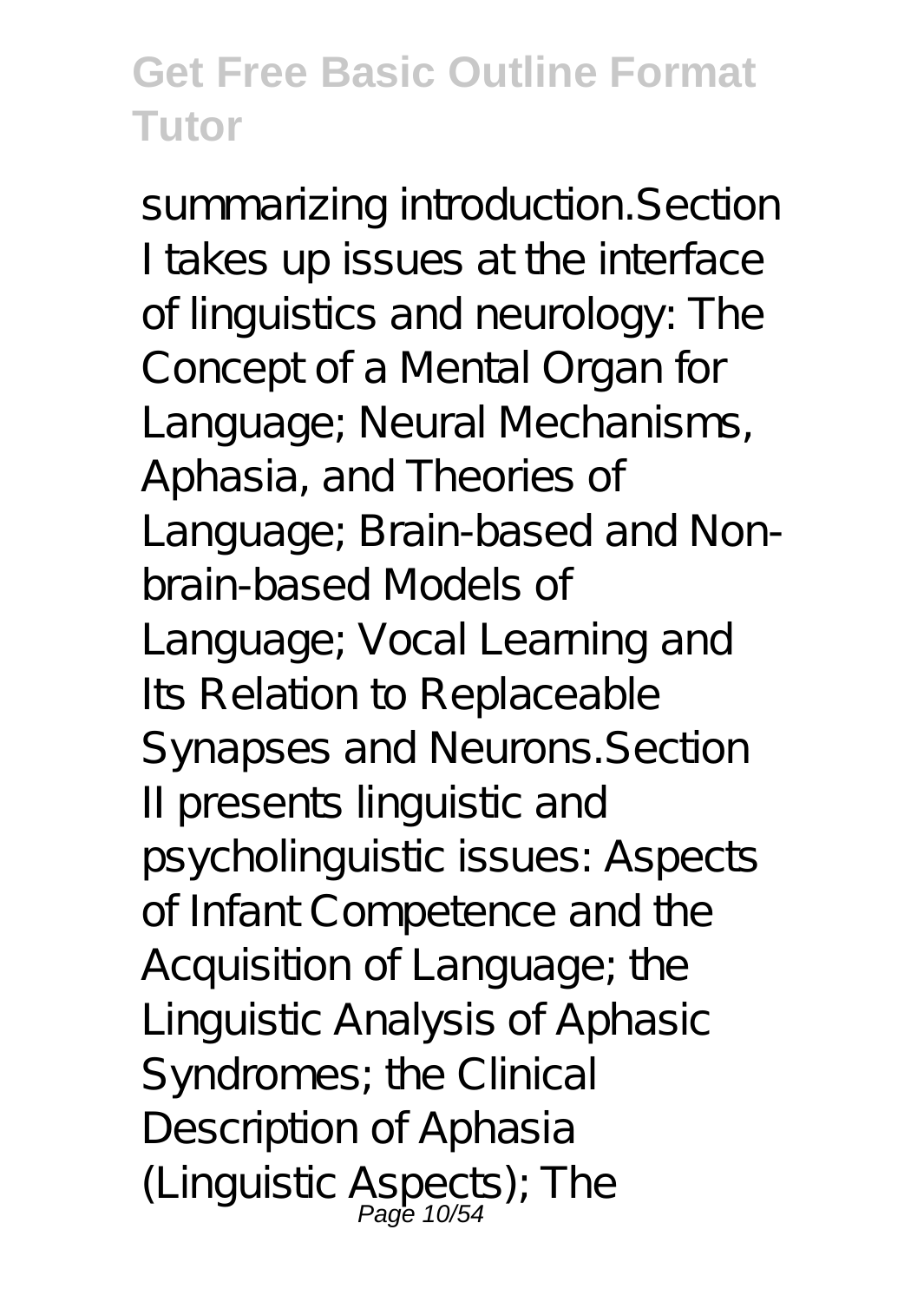Psycholinguistic Interpretation of Aphasias; The Organization of Processing Structure for Language Production; and The Neuropsychology of Bilingualism.Section III deals with neural issues: Where is the Speech Area and Who has Seen It? Determinants of Recovery from Aphasia; Anatomy of Language; Lessons from Comparative Anatomy; Event Related Potentials and Language; Neural Models and Very Little About Language.David Caplan, M.D. edited Biological Studies of Mental Processes (MIT Press 1980), and is a member of the Page 11/54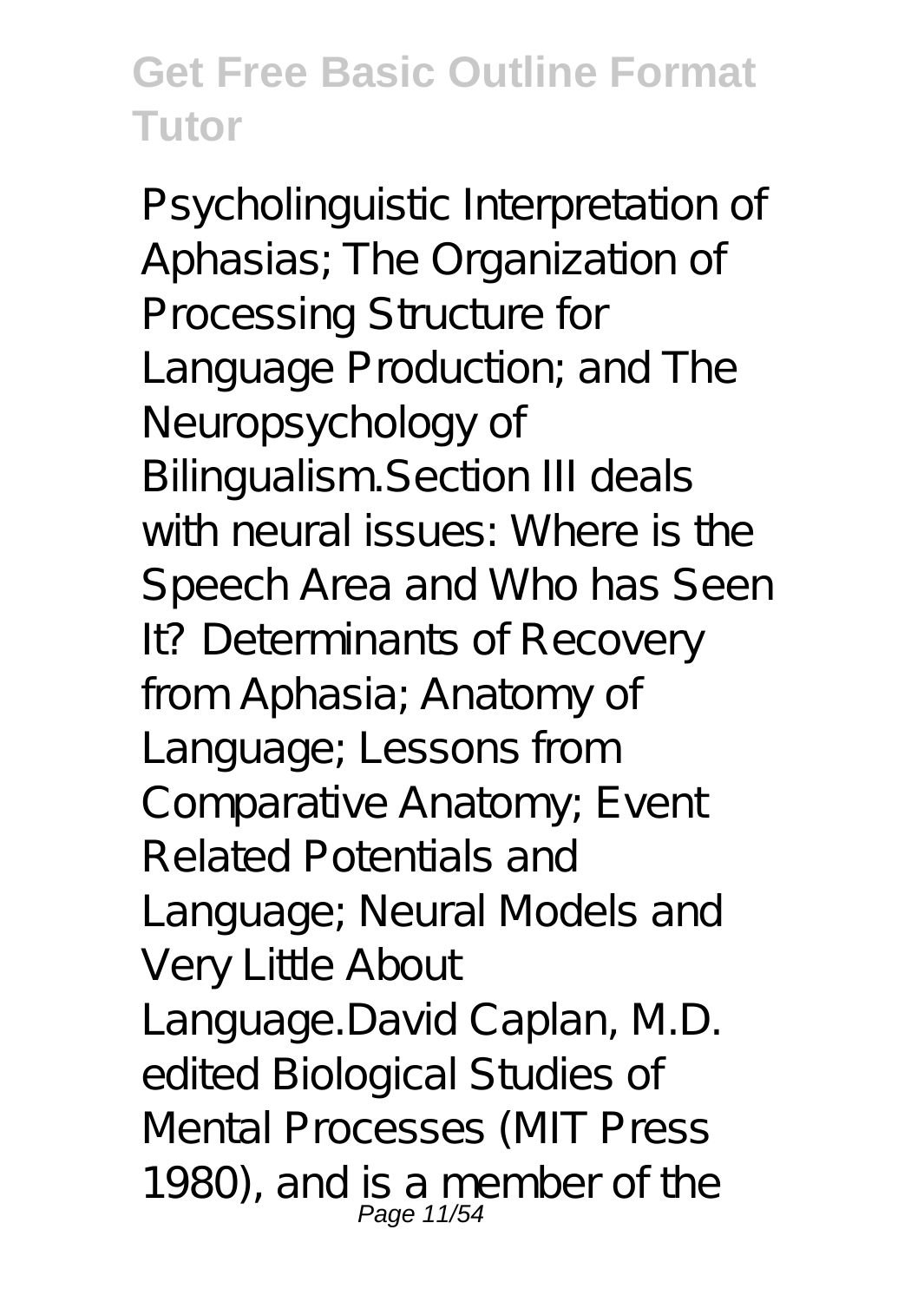editorial staff of two prestigious journals, Cognition and Brain & Behavorial Sciences, He works at the Montreal Neurological Institute. André Roch Lecours is Professor of Neurology and Allan Smith Professor of Physiology, both at the University of Montreal. The book is in the series, Studies in Neuropsychology and Neurolinguistics. Analyses the shift in thinking from seeing the child as a solitary thinker to one in which learning is seen as being embedded in social relationships. This can come through close cultural Page 12/54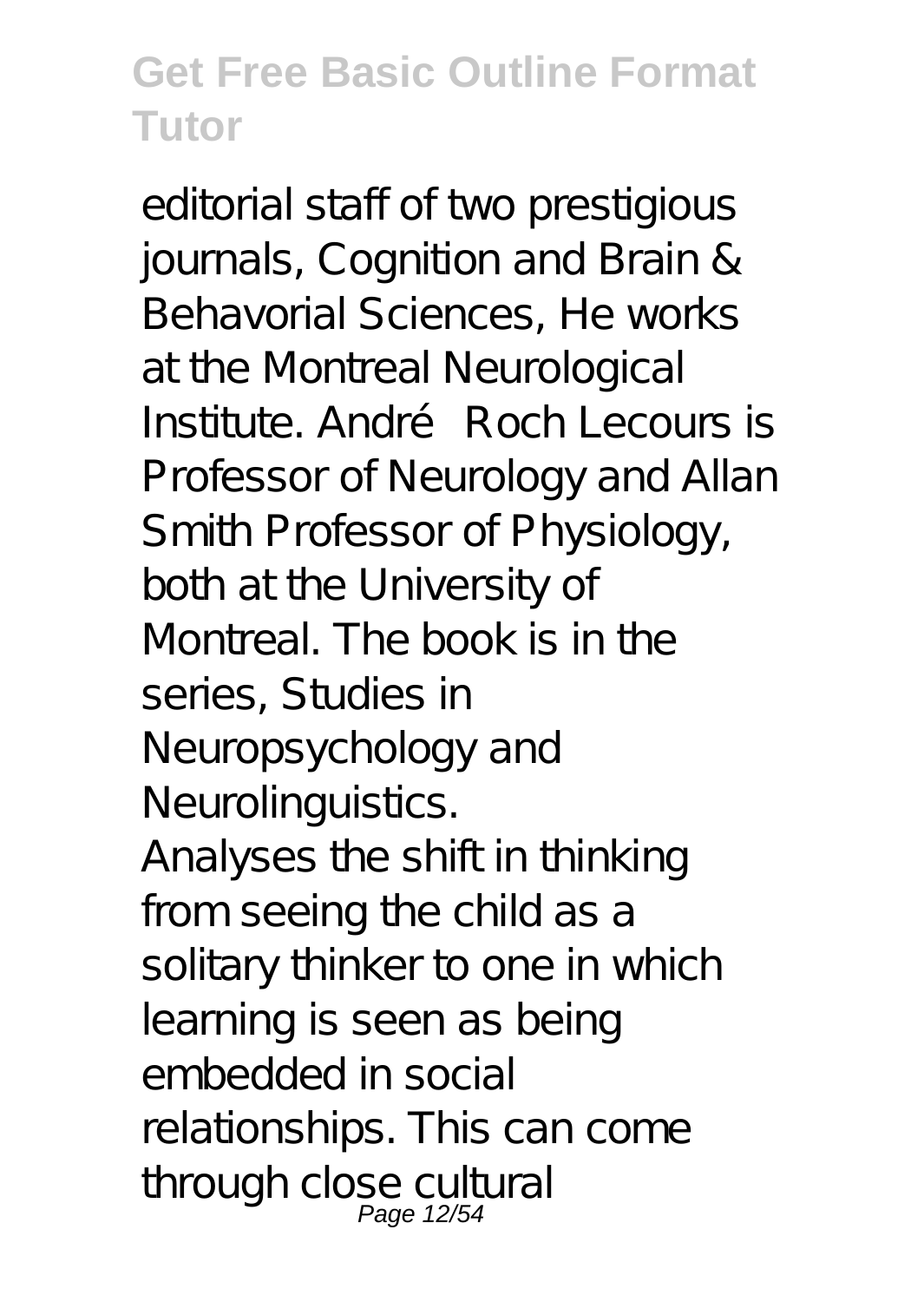understandings with parents and teachers.

Cases on Online Tutoring, Mentoring, and Educational Services: Practices and A pplications Learning Language in South Baltimore tutor's manual Writing for Business Second International

Conference, ITS '92, Montreal,

Canada, June 10-12, 1992.

Proceedings

Pastoral Care 11-16

*A critical guide to effective pastoral care provision, exploring a range of issues including bereavement,*

Page 13/54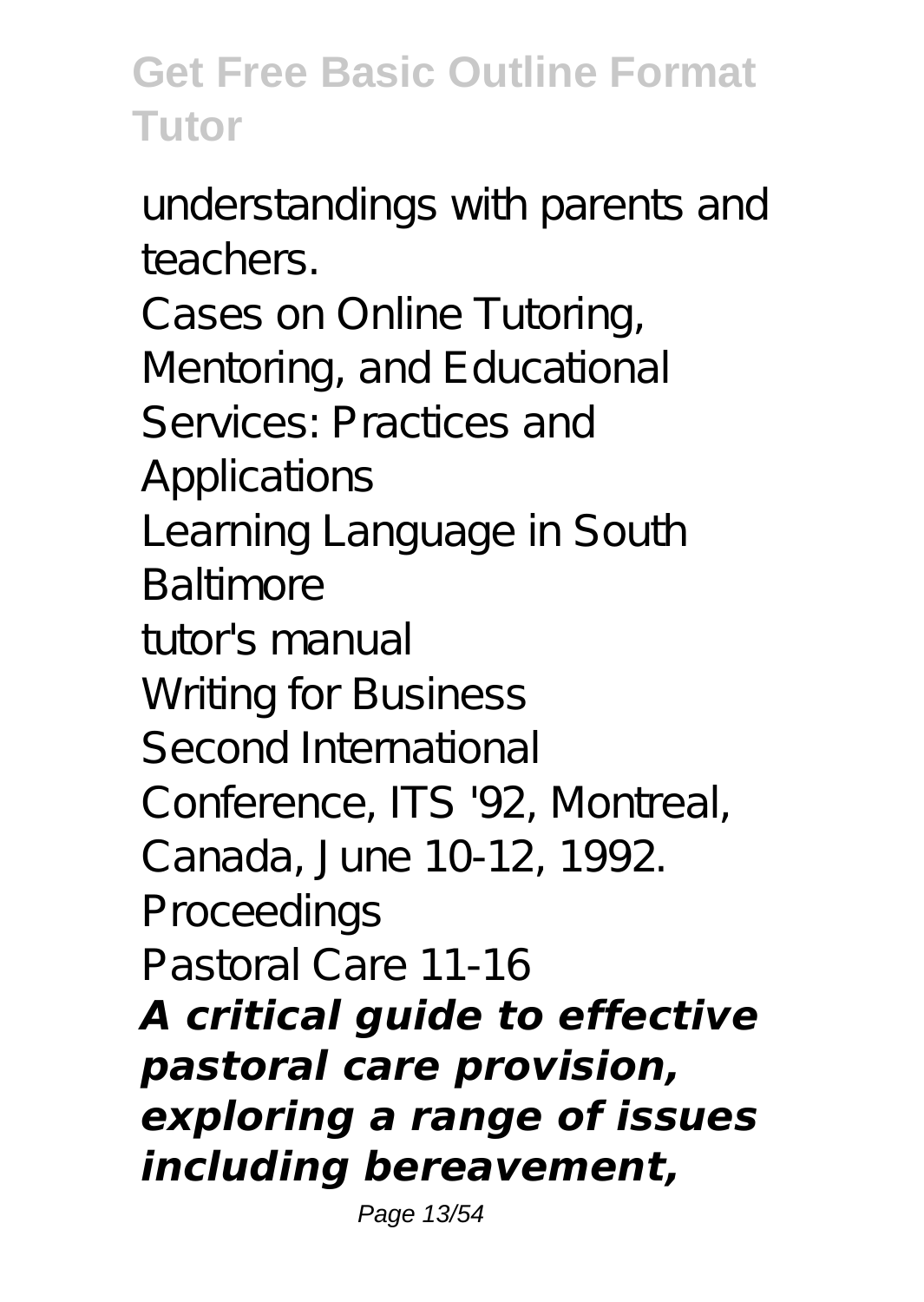*bullying, child abuse, domestic violence, separation/divorce, selfharm and suicide. This book, now in its fourth edition, has been updated to include material focused on evidence-based practice. Covering the complete spectrum of education as applied to nursing and health care professions, this book maintains the blend of theoretical principles and practical applications that has proved successful over the preceding three editions. Among the important developments discussed*

Page 14/54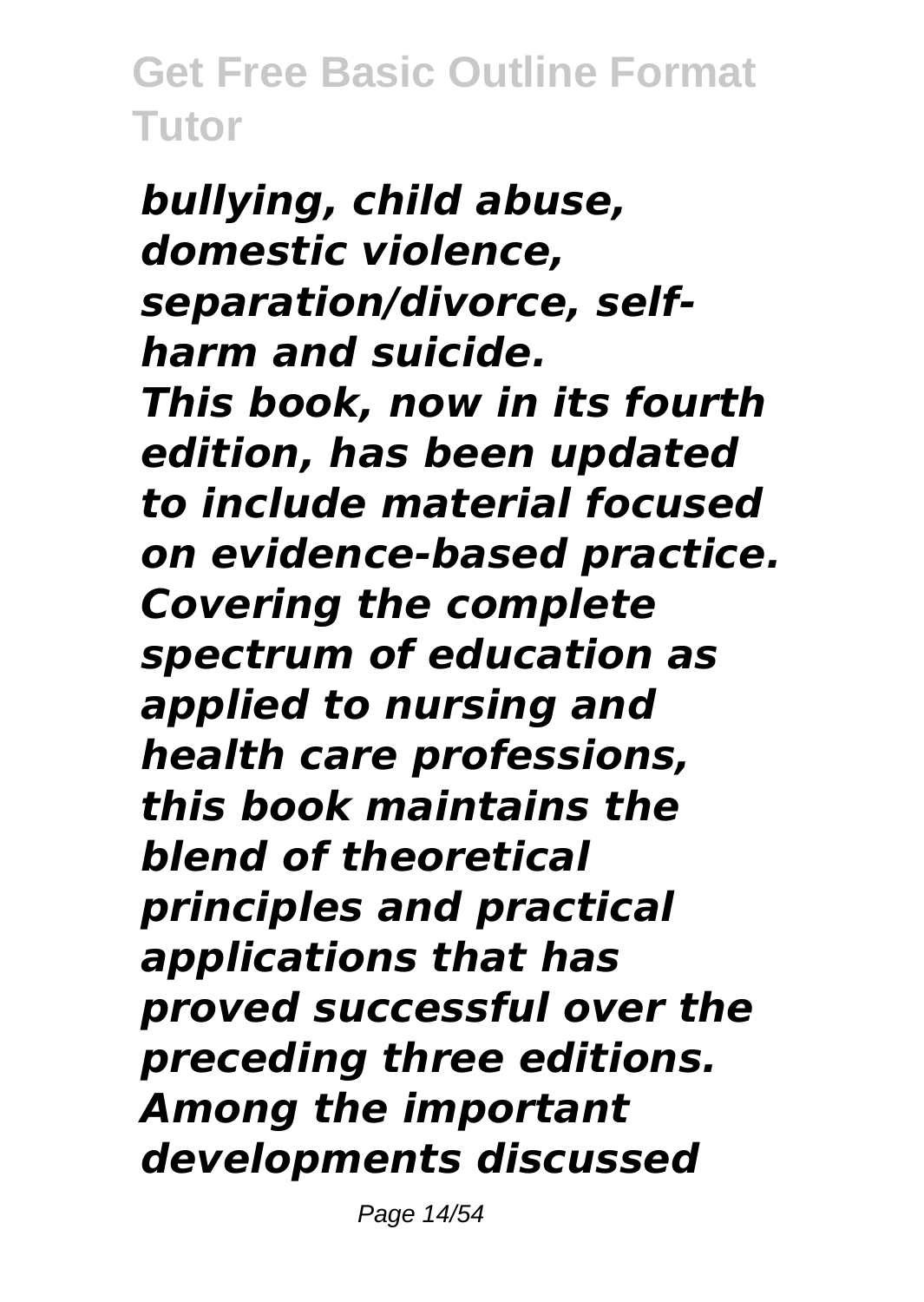*are the replacement of UKCC and the four National Boards with a new Nursing and Midwifery Council, the initiative to establish the National Institute for Clinical Excellence and the move to incorporate clinical effectiveness into the clinical governance framework. Frank Quinn brings together all the major changes that apply to educators within the National Health Service, making this essential textbook an authoritative source of guidance, up-todate information and reference.*

Page 15/54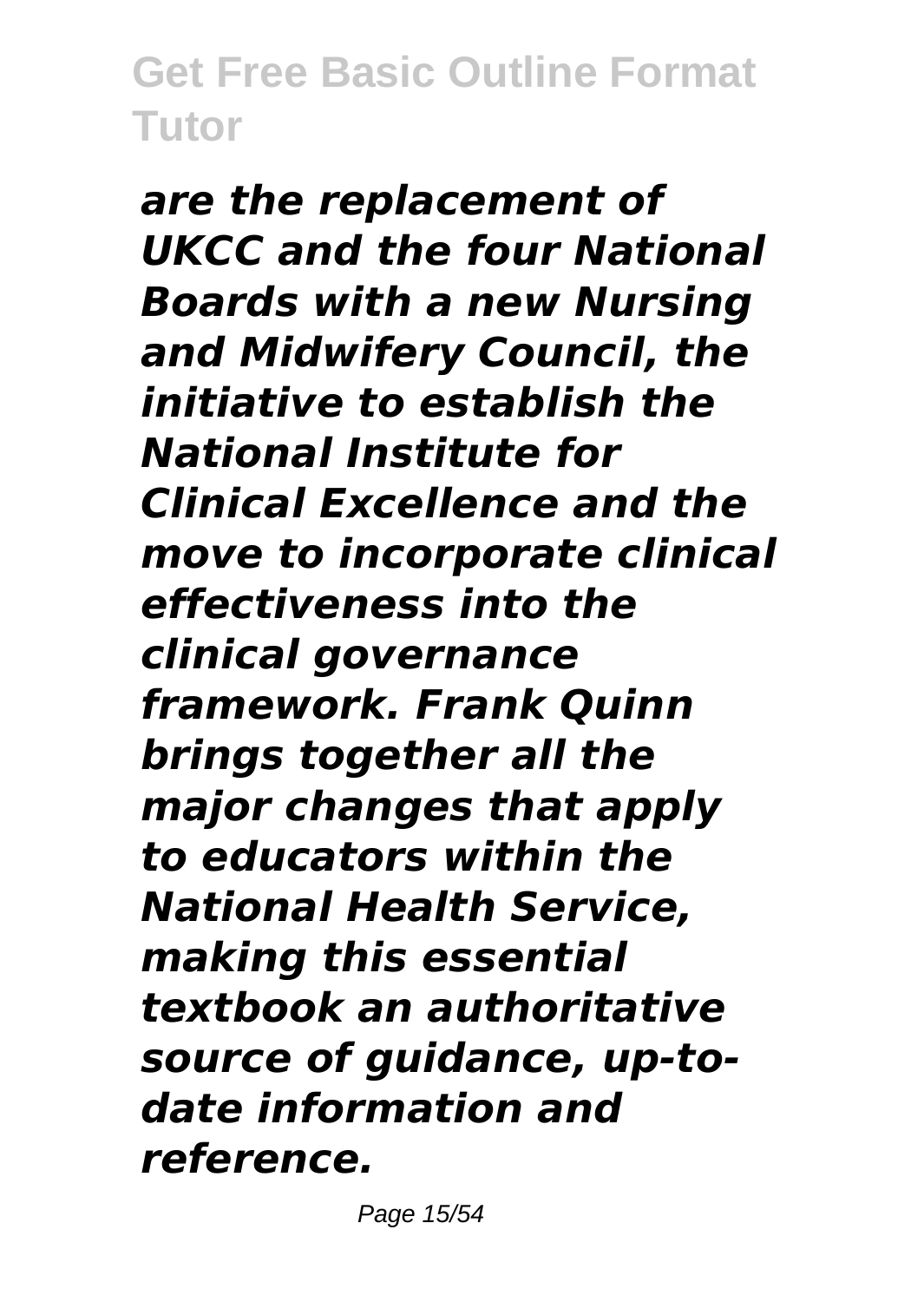*Blended learning provides the flexibility to accommodate the varied requirements of pedagogies, disciplines and levels of course, together with the needs of a wide variety of learners. However, anyone concerned with the integration of online tutoring to support students appropriately may need to reassess current practice. This book adopts a pragmatic and commonsense approach to blended learning by situating the use of online media within a well-grounded teaching*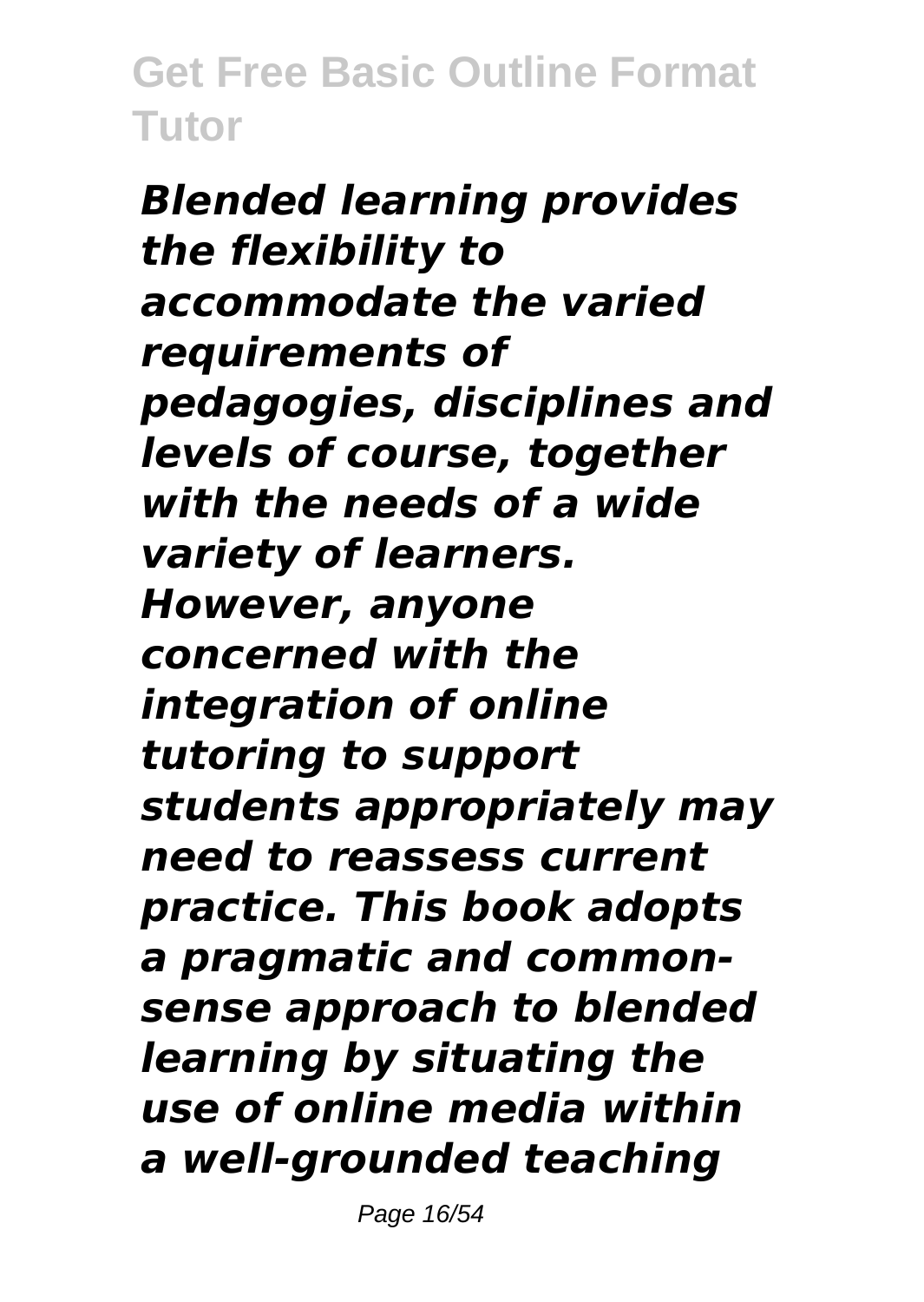*and learning strategy. It provides practical ideas for the successful implementation of blended strategies, including good practice in both asynchronous and synchronous tutoring, appropriate assessment design for developing successful blended learners, and innovative approaches to professional development for distance tutors. It is illustrated with a wide variety of examples and comments from students and practitioners in both distance and campus-based*

Page 17/54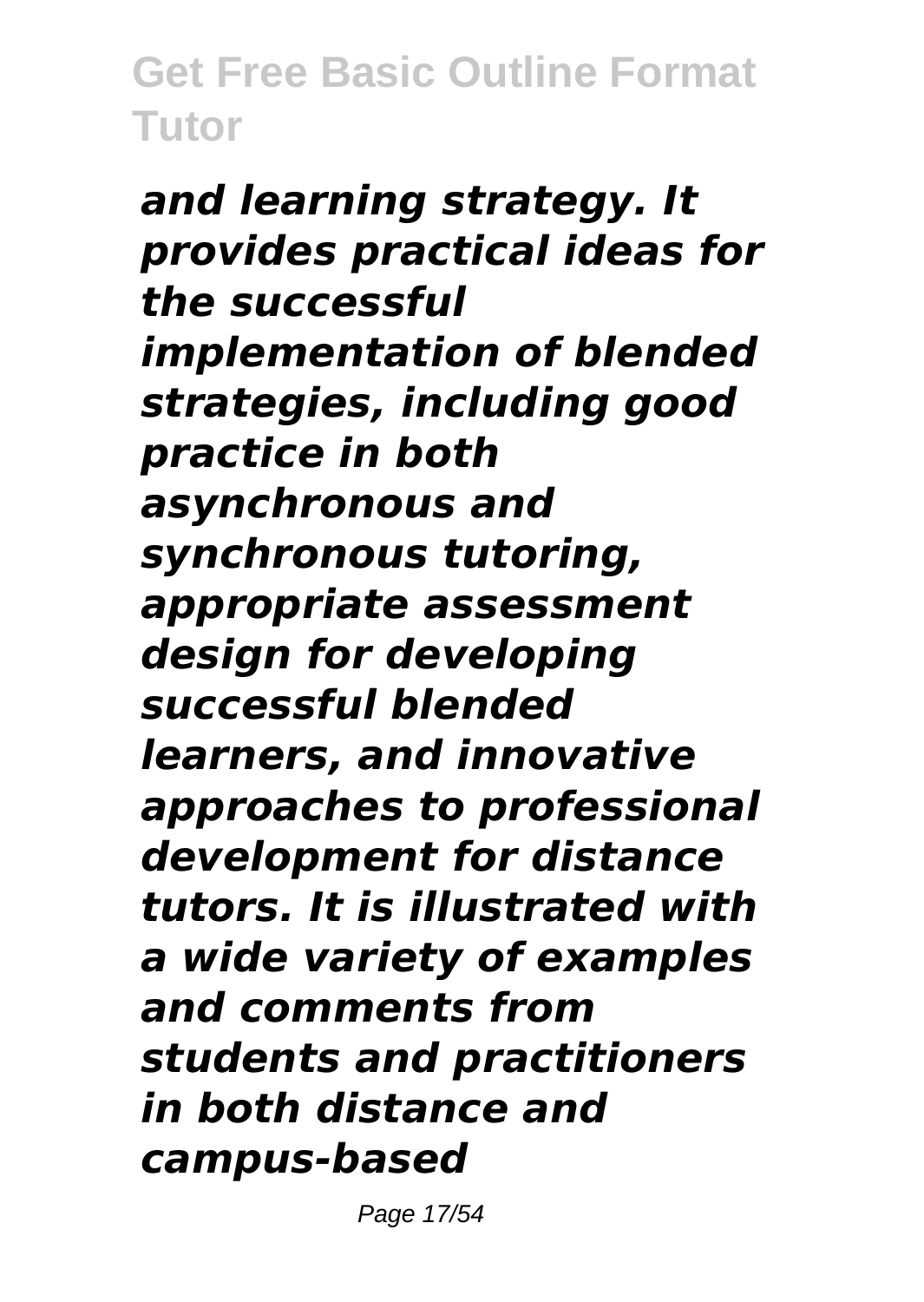*environments in 13 different countries. Since the first edition was published in 2006, there has been great interest in Web 2.0 technologies and their potential for use in an educational environment. This second edition has therefore incorporated many new examples of good practice, making use of a combination of tried and tested tools as well as blogs and wikis for supporting students. There has also been a recent rise in the use of activity-based learning and interest in its potential for supporting*

Page 18/54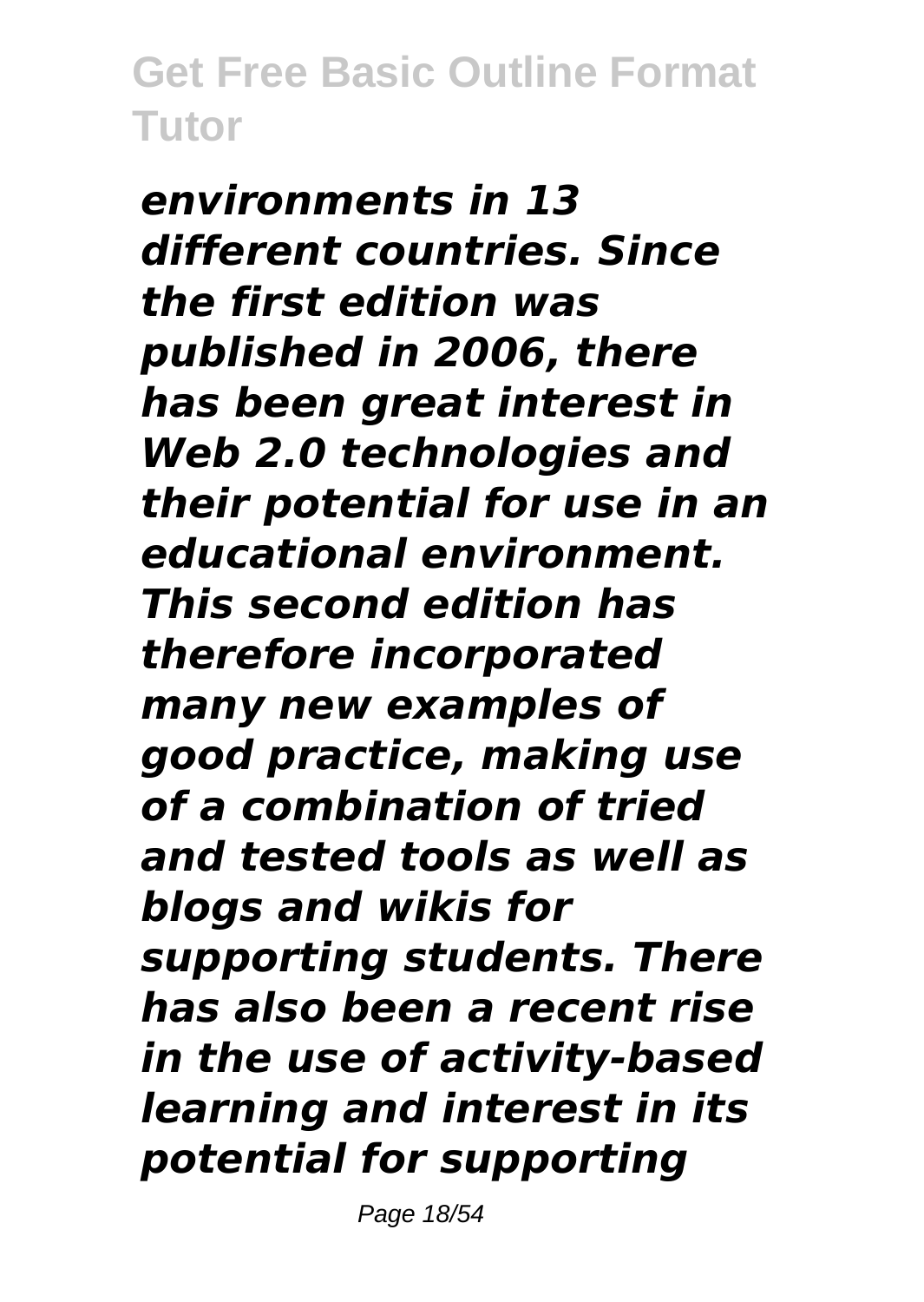*students in distance and online environments. The new edition incorporates many new exemplars of learning activity design in Part Three, to illustrate approaches to the development of critical, independent learners. Resources in Education Principles of Responsible Management Education (PRME) in the Age of Artificial Intelligence (AI) Learning Issues for Intelligent Tutoring Systems Community Engagement 2.0?: Dialogues on the Future of the Civic in the*

Page 19/54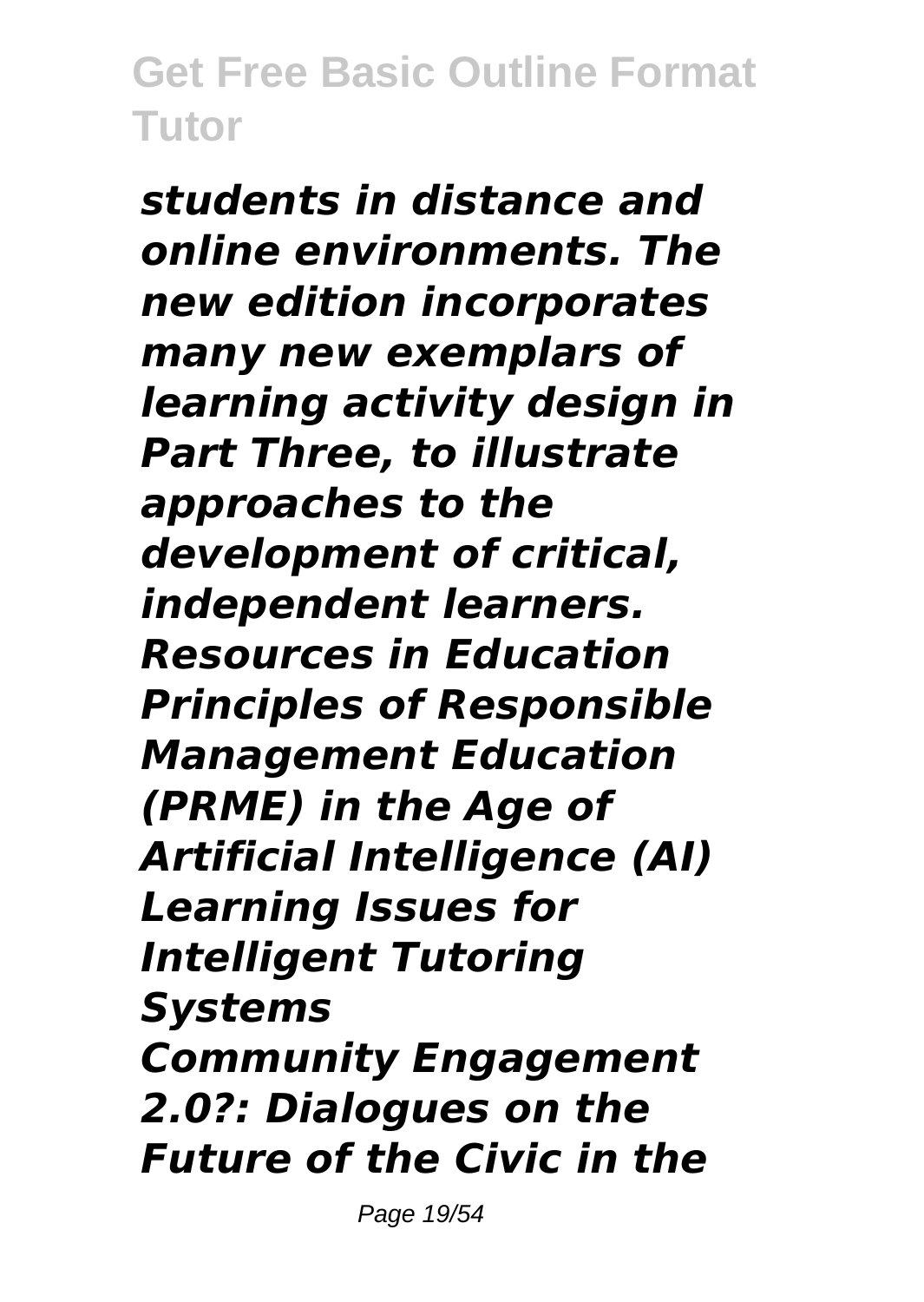#### *Disrupted University A Guide to Program Design The Psychology of Teaching Methods*

Learning Issues for Intelligent Tutoring Systems arrays the most current and exciting research in this dynamic and growing area of cognitive science. The various contributions address the design and use of instructional systems as well as the important theoretical and practical questions involved in implementing knowledgebased systems. This book offers complete and up-to-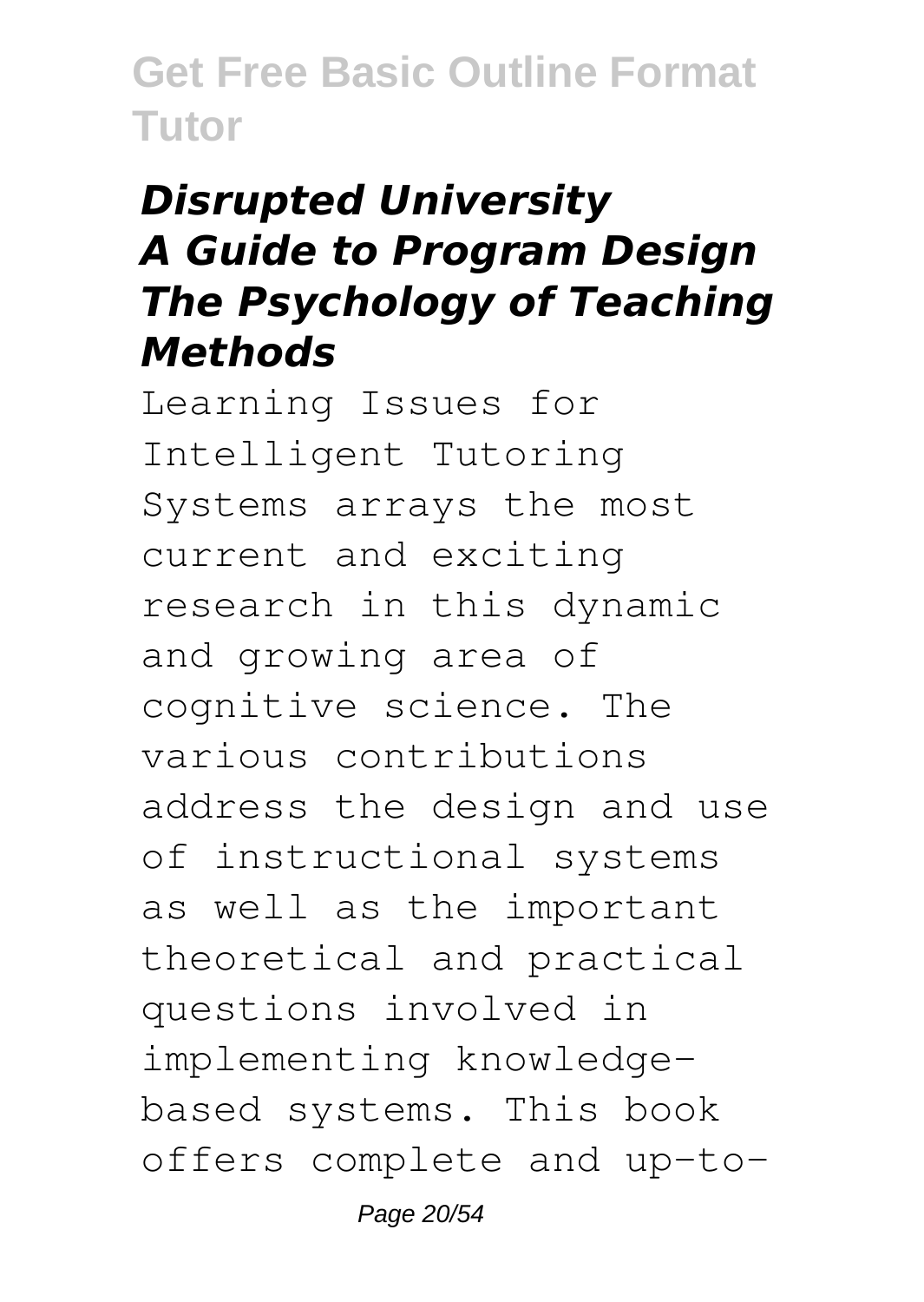date reviews of the major research programs in computer-aided instruction and intelligent tutoring systems. Learning Issues for Intelligent Tutoring Systems is an important and useful introduction to this rapidly changing field.

This book presents the refereed proceedings of the Third International Conference on Intelligent Tutoring Systems, ITS '96, held in Montreal, Canada, in June 1996. The book contains 69 revised papers selected from a total of 128 submissions; also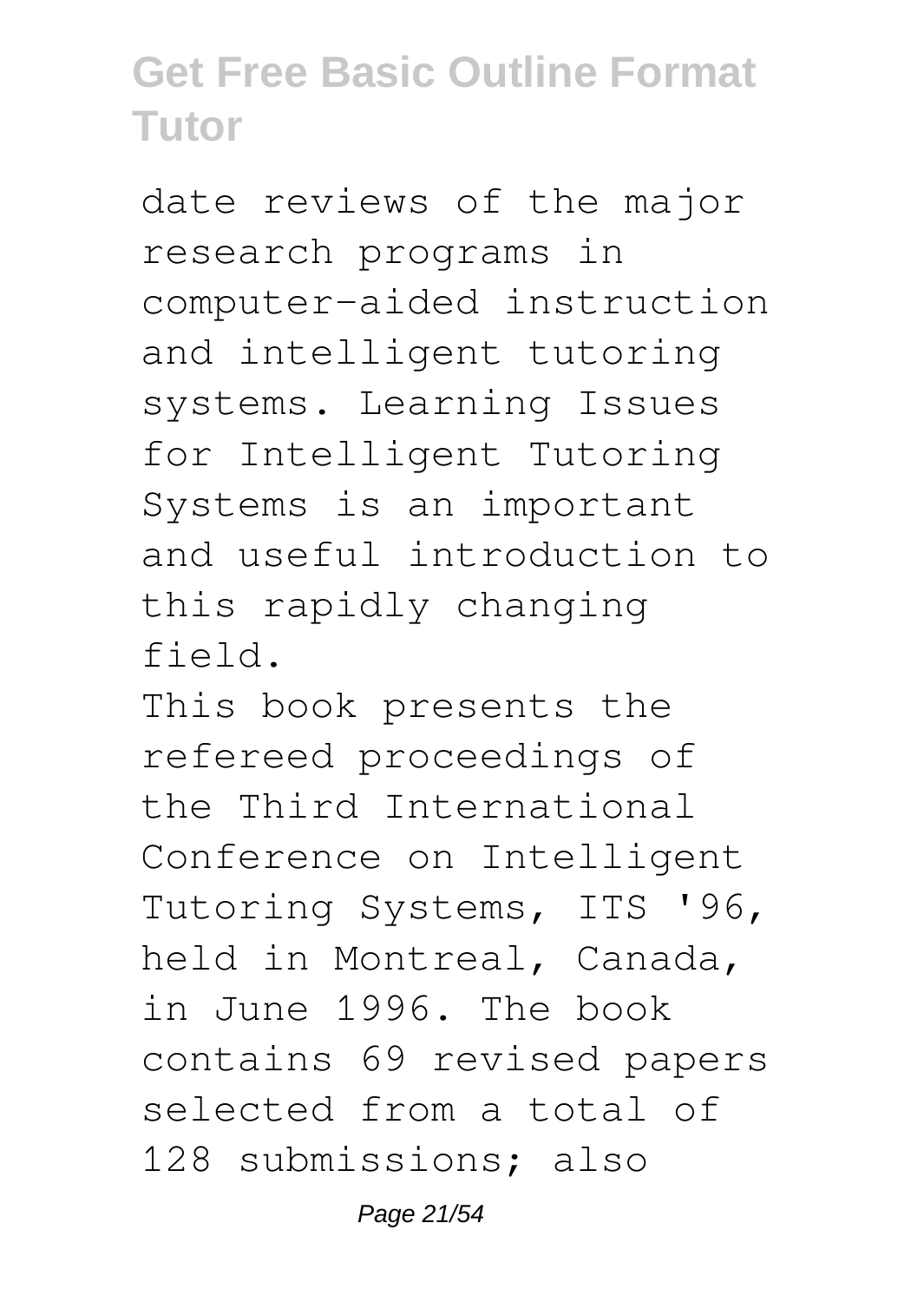included are six invited papers from well-known speakers. All in all, the book reflects the state-ofthe-art in the area. In particular the following topics are covered: advising systems, ITS architectures, cognitive models, design issues, empirical studies, formal models, learning environments, real-world applications, software tools for tutoring, student modelling, teaching and learning strategies, and multimedia and WWW. Aimed at professional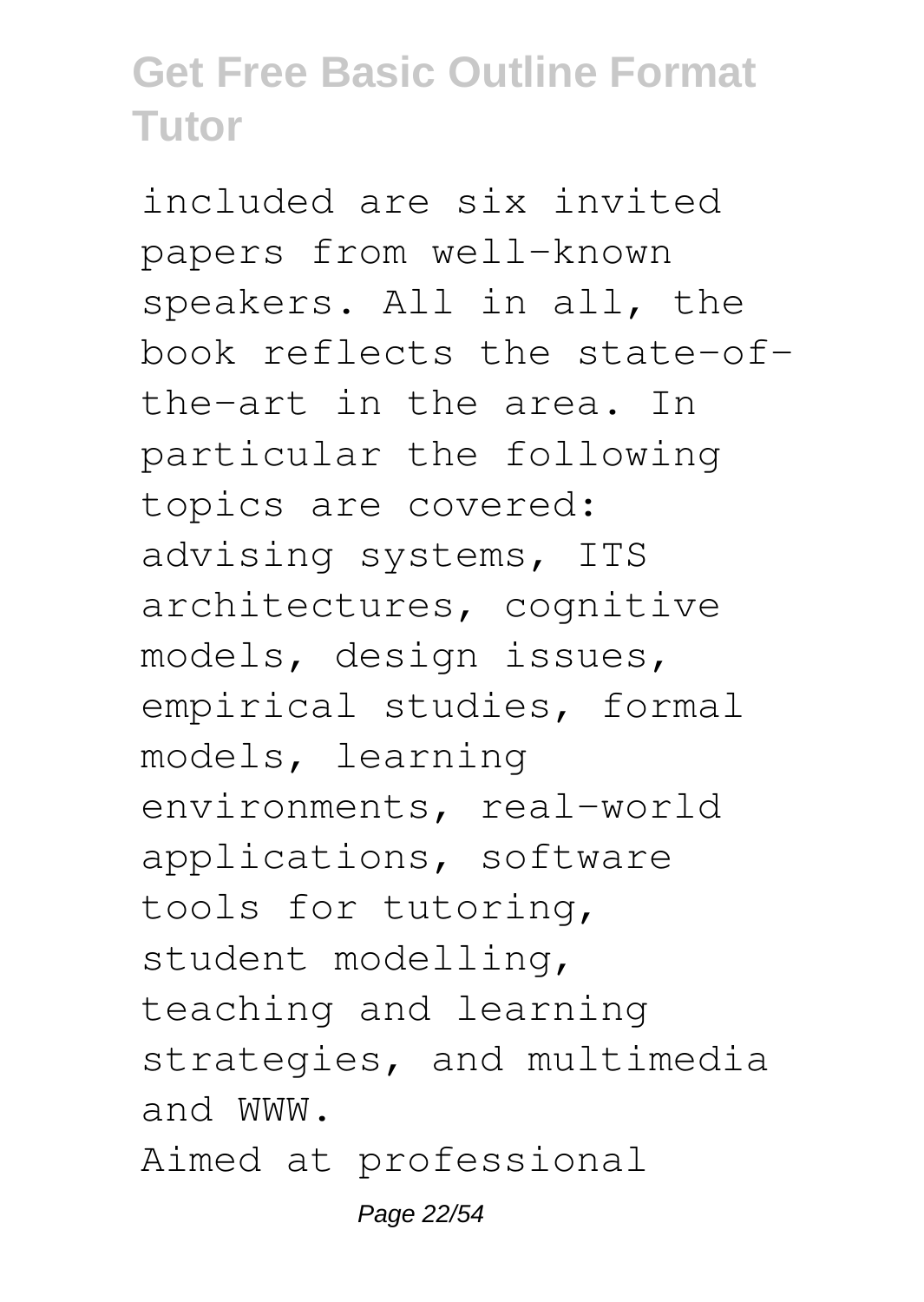tutors, this text explains the role of managing student teachers in secondary school settings. It describes how to organize school-based teacher training, how to ensure proper communication between teaching staff and how to measure the effectiveness of mentoring. Planning Learner Support and Activity Design Social Influences and Socialization in Infancy Tutor Trainers' Resource Handbook The Principles and Practice of Nurse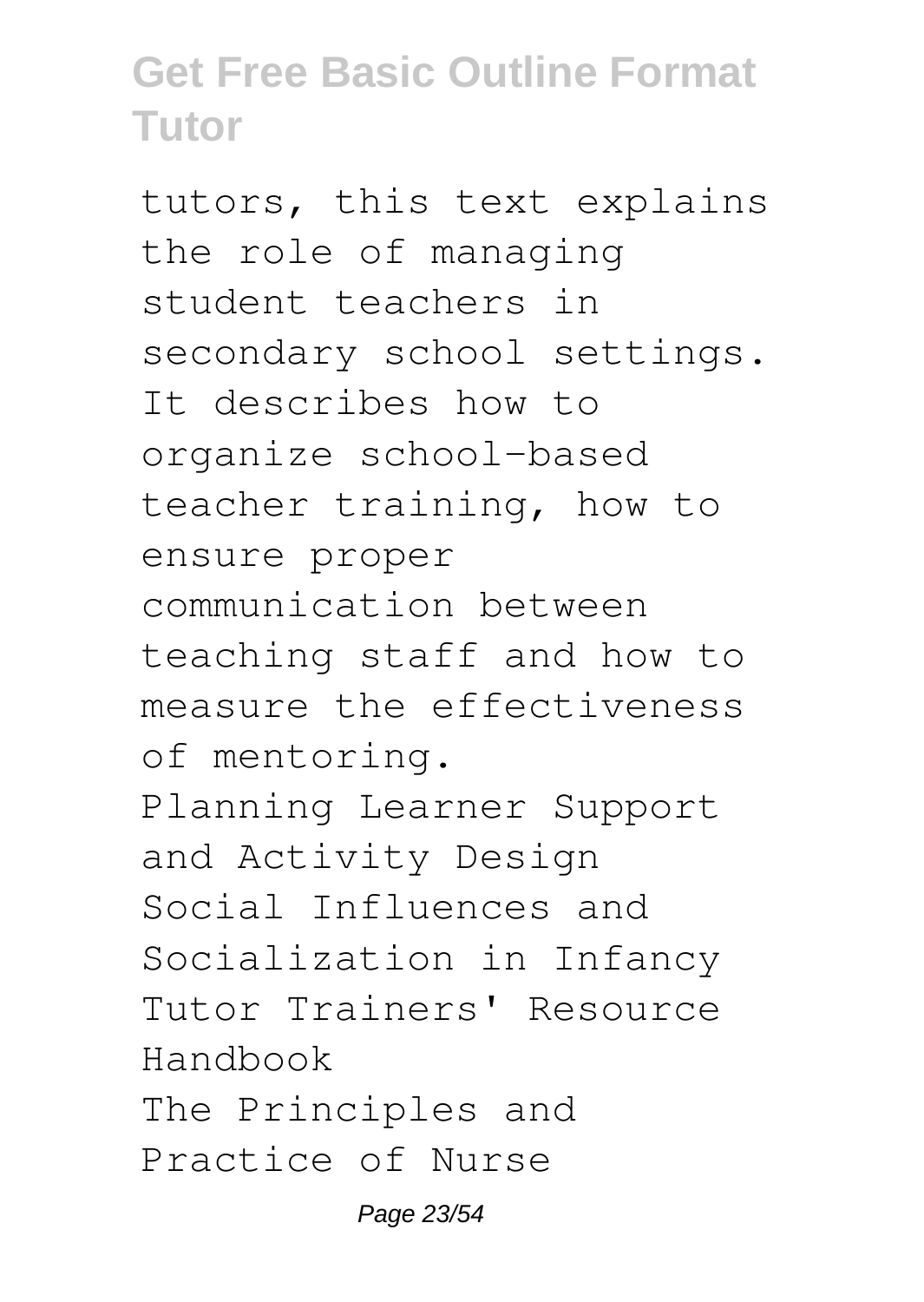#### Education

A Teacher's Resource Guide Improving Behaviour and Learning Through Positive Relationships

A Study of Thinking is a pioneering account of how human beings achieve a measure of rationality in spite of the constraints imposed by bias, limited attention and memory, and the risks of error imposed by pressures of time and ignorance. First published in 1956 and hailed at its appearance as a groundbreaking study, it is still read three decades later as a major contribution to our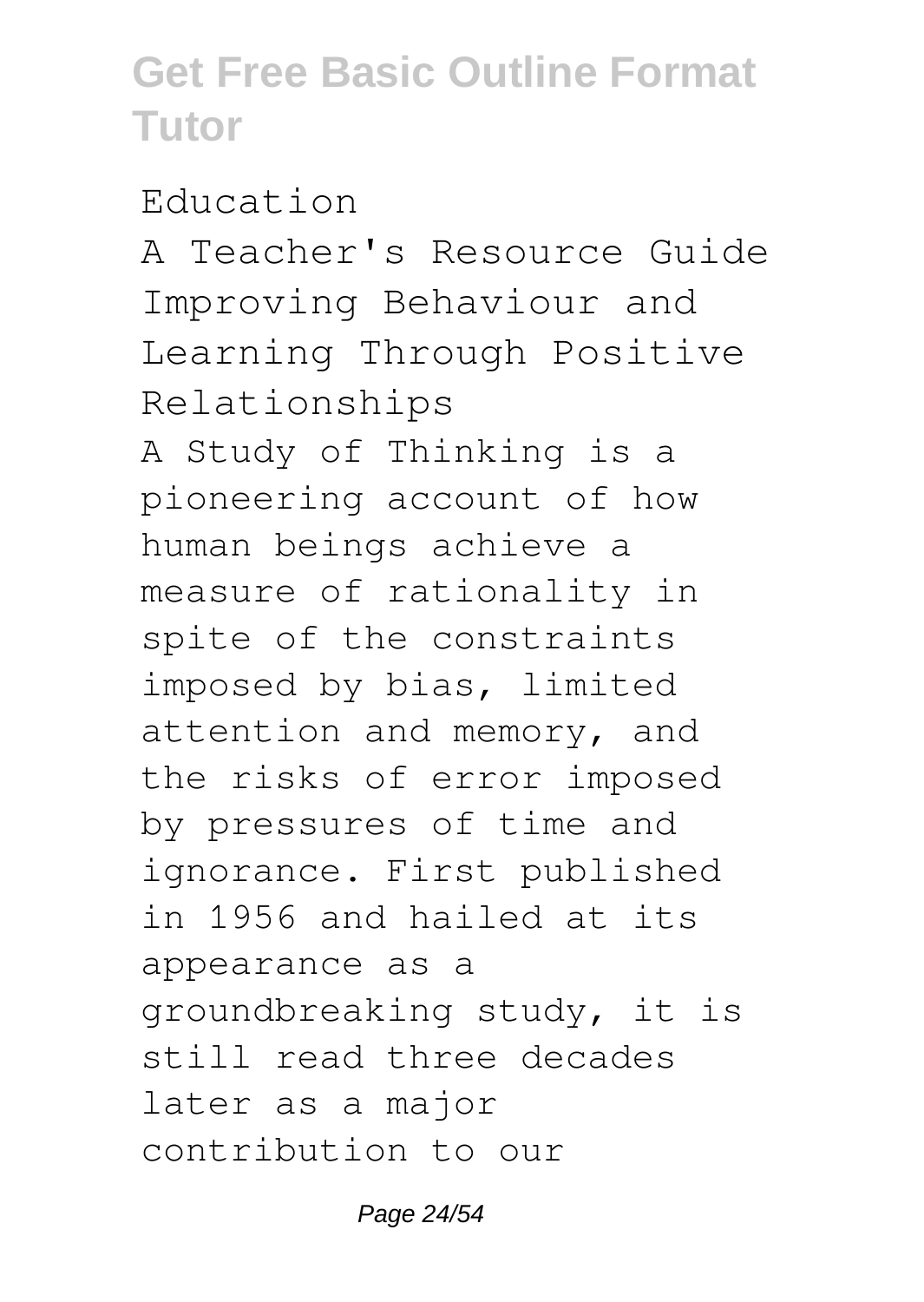understanding of the mind. In their insightful new introduction, the authors relate the book to the cognitive revolution and its handmaiden, artificial intelligence. THE BRIEF CENGAGE HANDBOOK, 8th Edition, provides students with extensive coverage of rhetorical concerns, the writing and research process, composing in digital environments and in various genres, and other topics essential for 21st century student writers. This versatile and proven text is a uniquely effective guide to help students develop the critical thinking, reading, and Page 25/54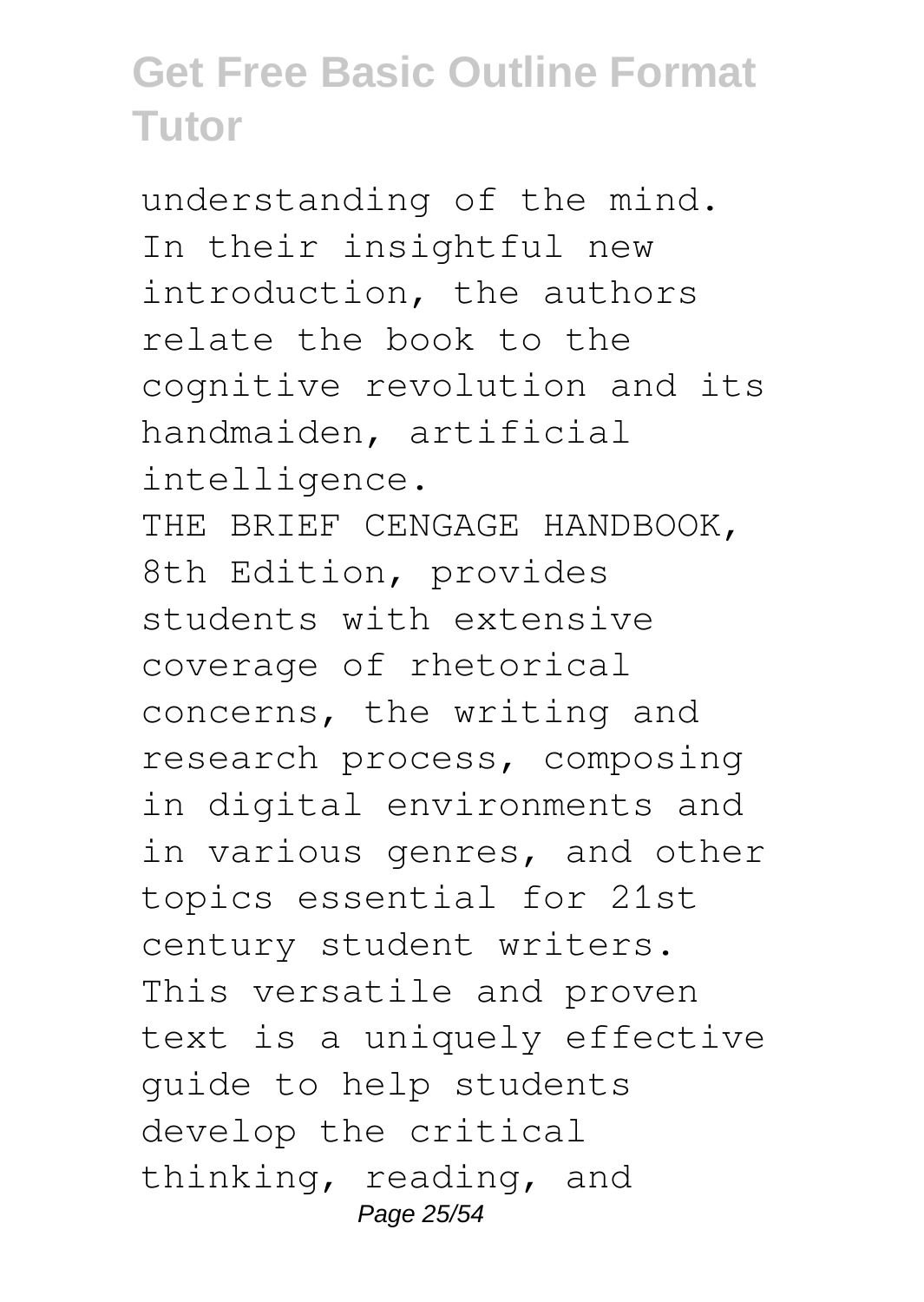writing skills they need to become successful communicators in college and beyond. Experienced teachers and collaborative writing partners throughout their careers, Kirszner and Mandell bring an in-thetrenches pragmatic understanding of instructor and student needs to every page of this edition. This edition has been updated to reflect guidelines from the 2016 MLA HANDBOOK, Eighth Edition. Important Notice: Media content referenced within the product description or the product text may not be available in the ebook version. Educational pedagogy is a Page 26/54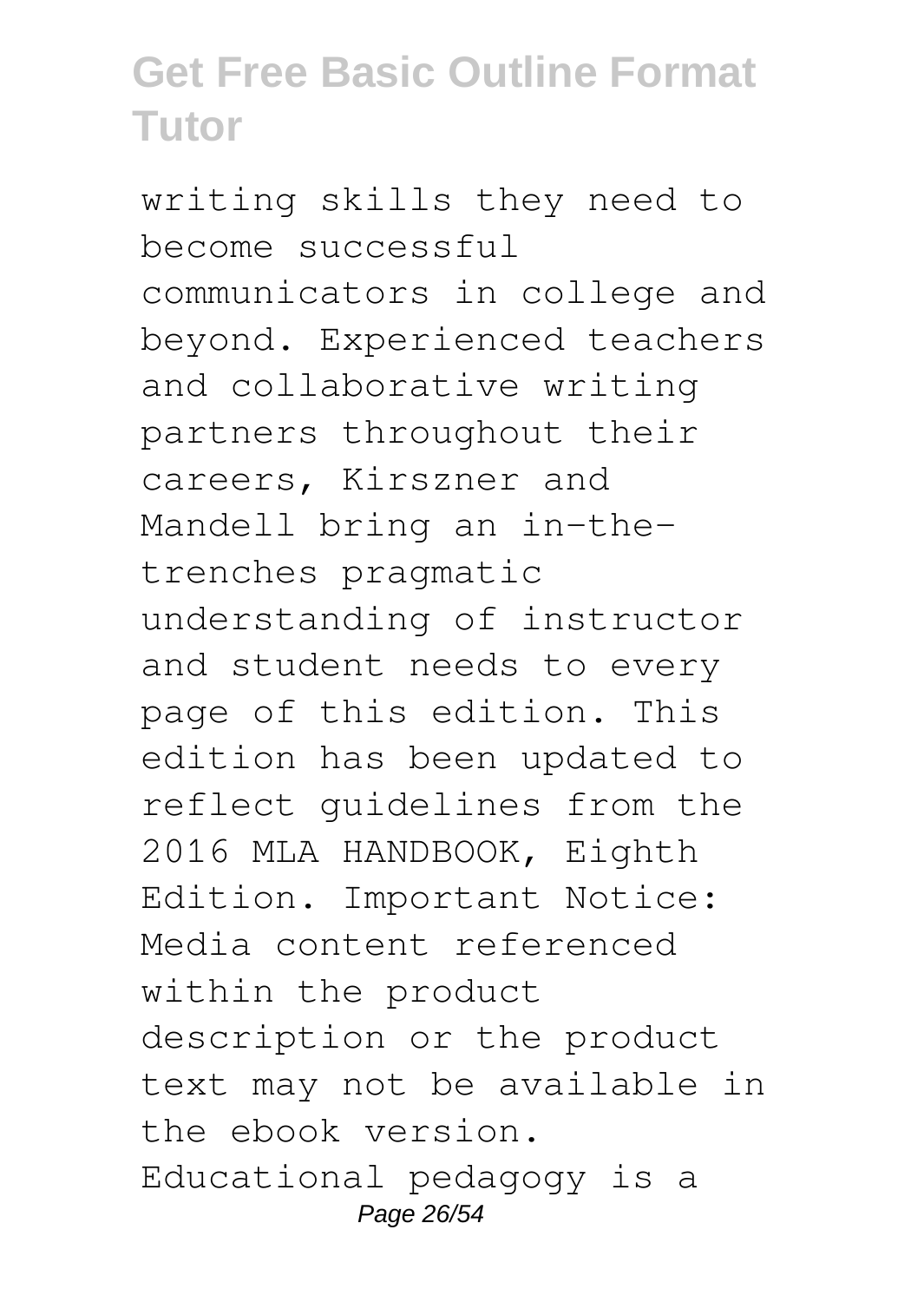diverse field of study, one that all educators should be aware of and fluent in so that their classrooms may succeed. Curriculum Design and Classroom Management: Concepts, Methodologies, Tools, and Applications presents cutting-edge research on the development and implementation of various tools used to maintain the learning environment and present information to pupils as effectively as possible. In addition to educators and students of education, this multi-volume reference is intended for educational theorists, administrators, and industry professionals Page 27/54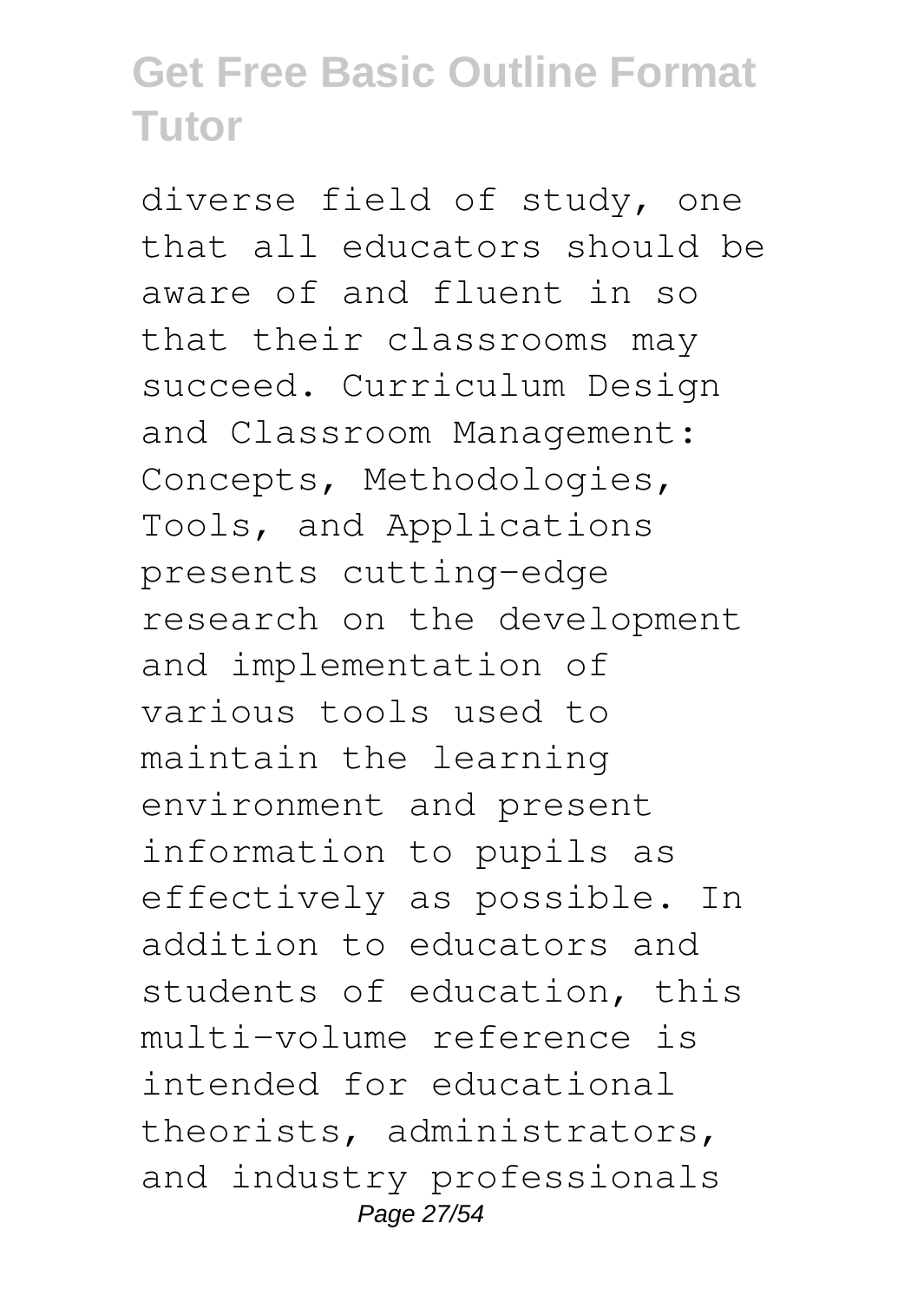at all levels. Becoming a Secondary School Teacher A Critical Introduction Getting on Better with Teenagers Third International Conference, ITS'96, Montreal, Canada, June 12-14, 1996. Proceedings Opportunities, Threats, and the Way Forward The Professional Teacher's Handbook Artificial intelligence (AI) technologies are one of the top investment priorities in these days. We expect that by 2030,

some 800 million jobs will have disappeared and taken over by machines, and artificial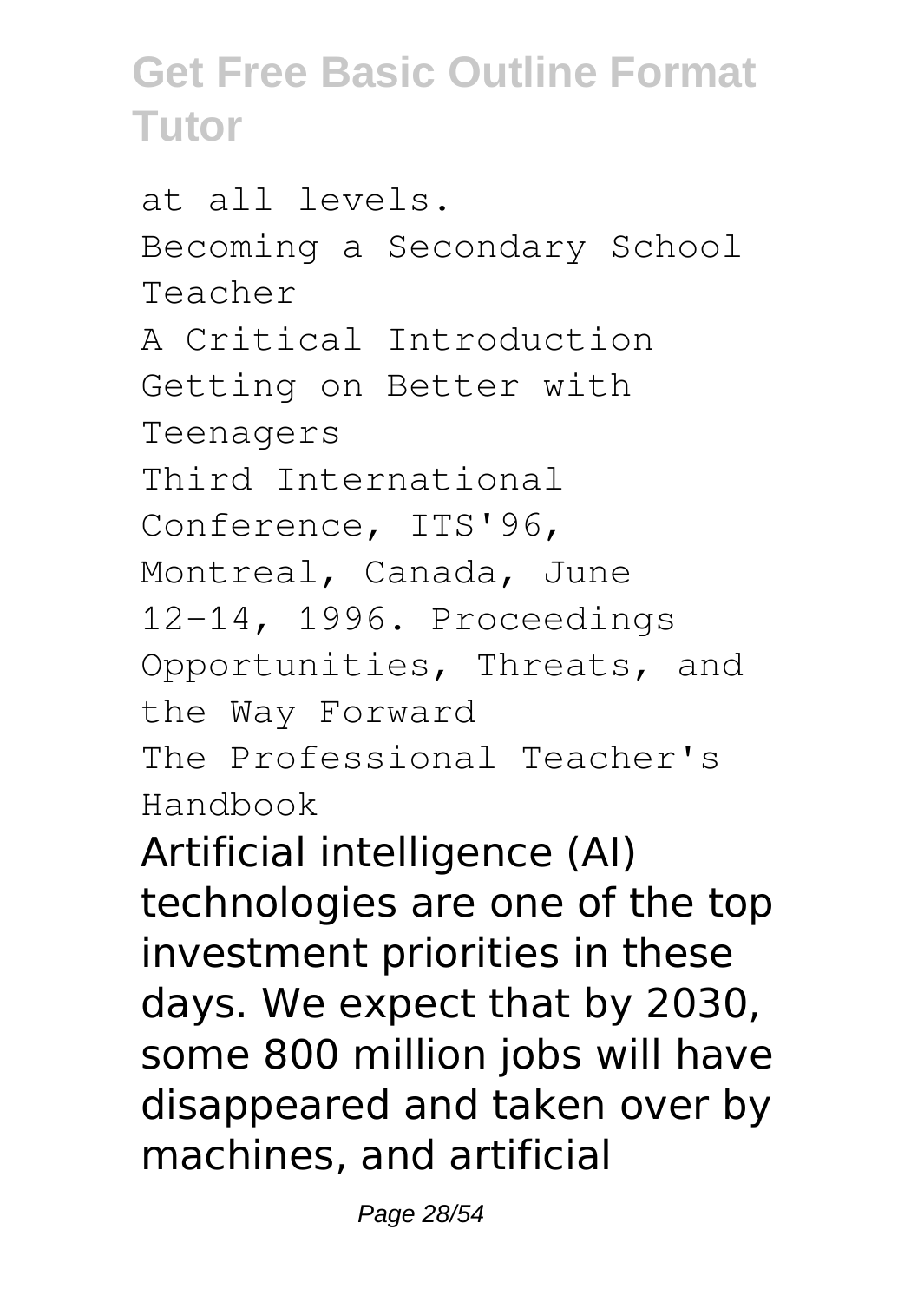intelligence will reach human levels by around 2029. Continuing this train of thought to 2045, we will have multiplied the intelligence, the human biological machine intelligence of our civilization a billion-fold. The time of machines requires new forms of work and new ways of business education. This book is authored by a range of international experts with a diversity of backgrounds and perspectives hopefully bringing us closer to the responses for the questions like how may AI be used /or is a threat for PRME implementation, how will AI impact the business education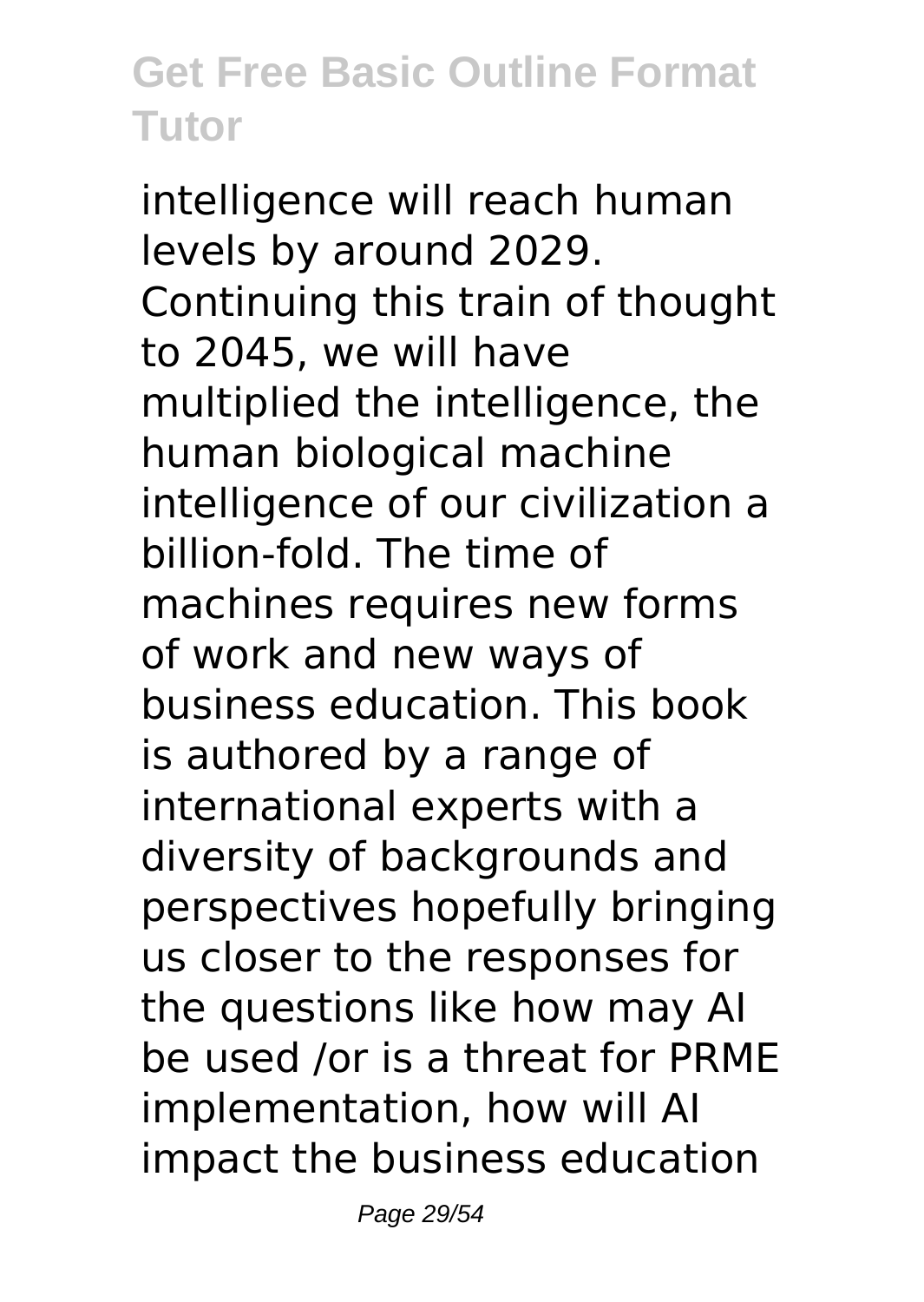world or what we should teach in business school in the time of AI (what the 'right' set of future skills is)? In our book, we address the following questions: 1. How will AI impact the business education world? 2. How will AI be used in business schools and management learning? 3. Is AI a threat for the successful implementation of PRME? 4. What should new learning goals be? 5. How should we create next generation learning journeys? Written to address wholeschool issues and professional values in the secondary school, this text explores the skills,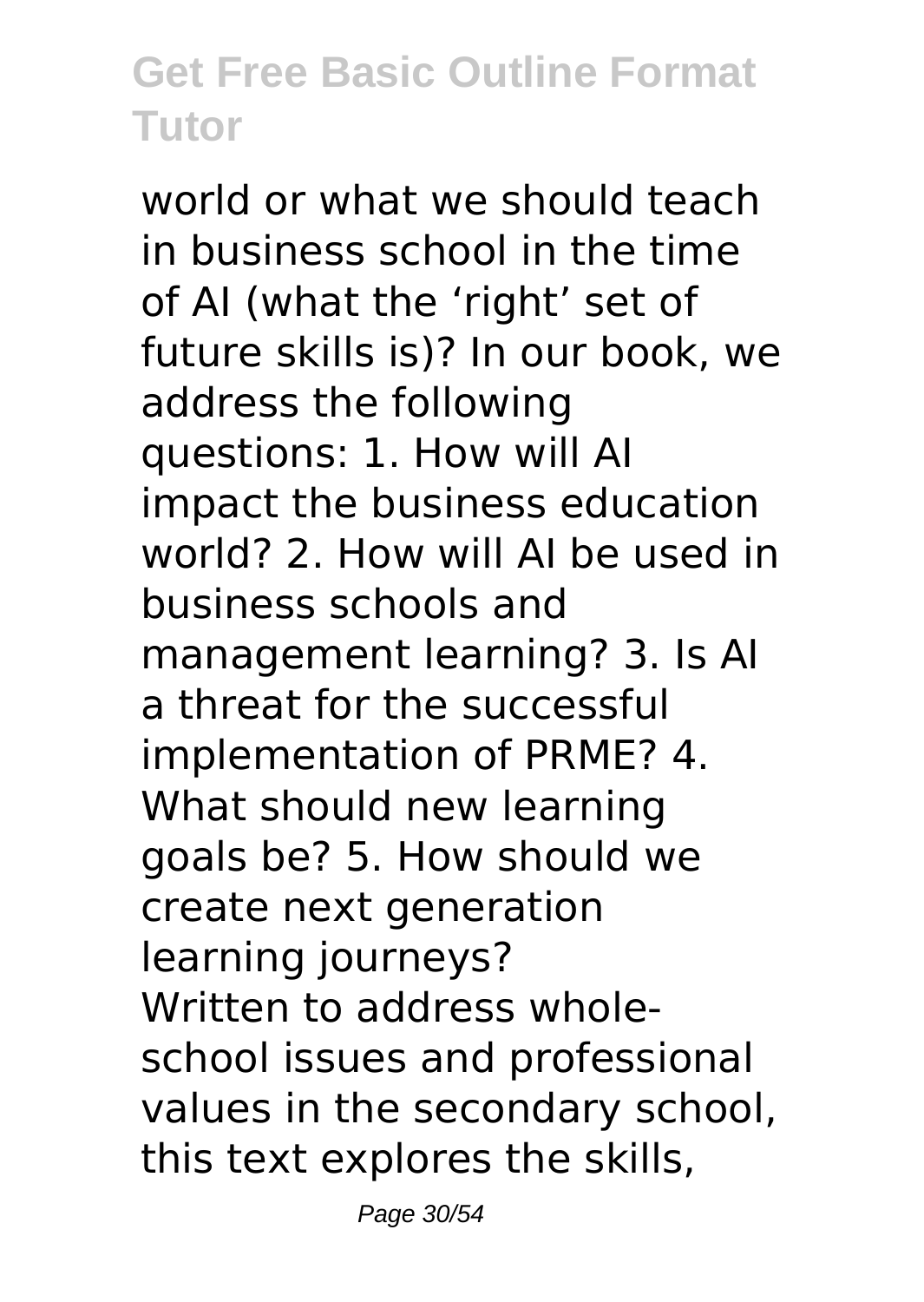roles, and knowledge needed by those undertaking initial teacher training courses. Creating a bridge between the academic world and the classroom, the book provides: guidance on key issues such as lesson planning, classroom management and assessment practical tips on handling areas of real concern - discipline, workload, job interviews, relating to colleagues advice on teaching beyond your specialist subject and teaching in challenging circumstances a strong reflective focus through case studies, action points and reflection points. Written in line with the updated QTS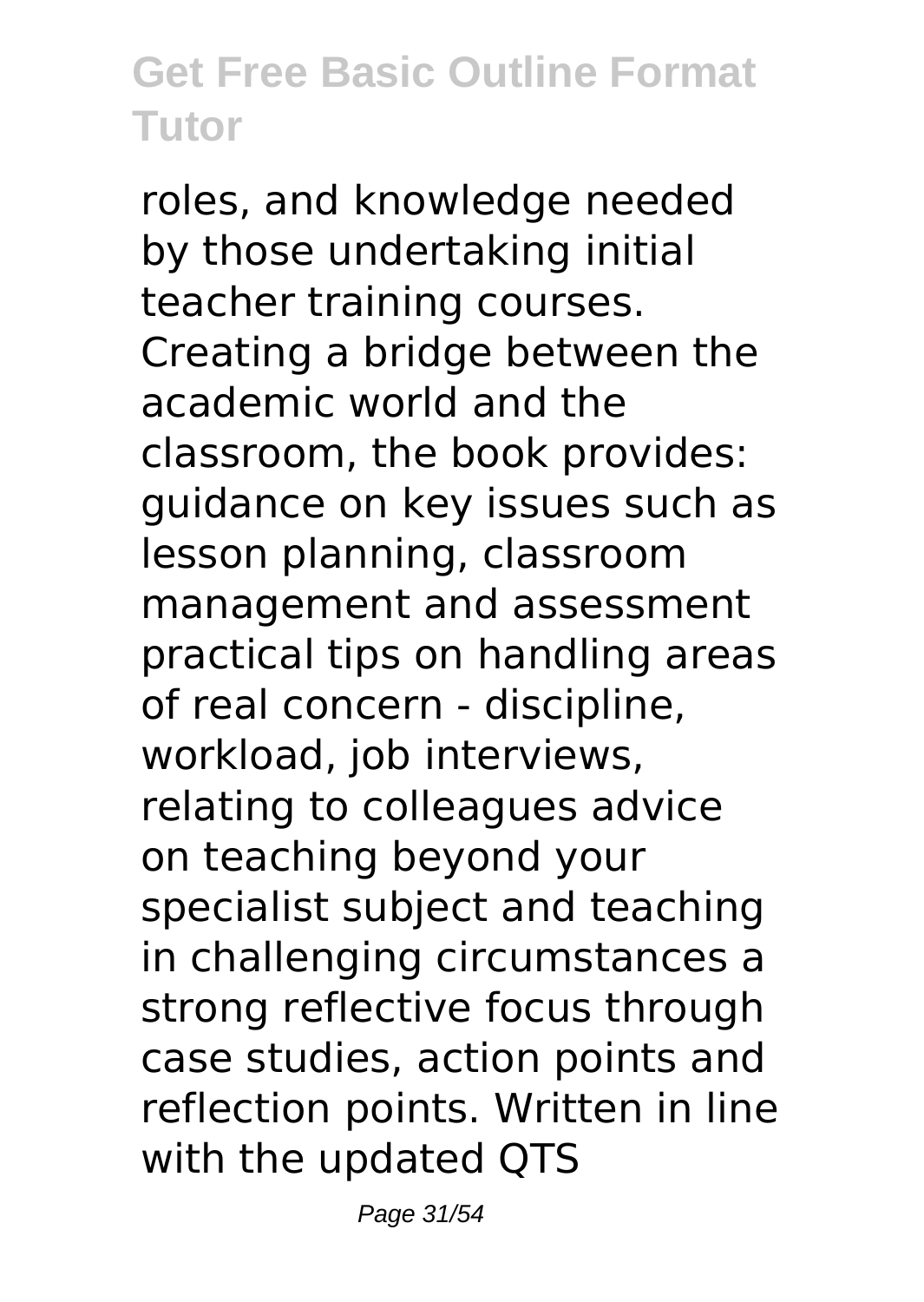standards, this book is core reading for all students wanting to get the most out of their initial teacher training programme. THE BRIEF CENGAGE HANDBOOK, 8th Edition, provides students with extensive coverage of rhetorical concerns, the writing and research process, composing in digital environments and in various genres, and other topics essential for 21st century student writers. This versatile and proven text is a uniquely effective guide to help students develop the critical thinking, reading, and writing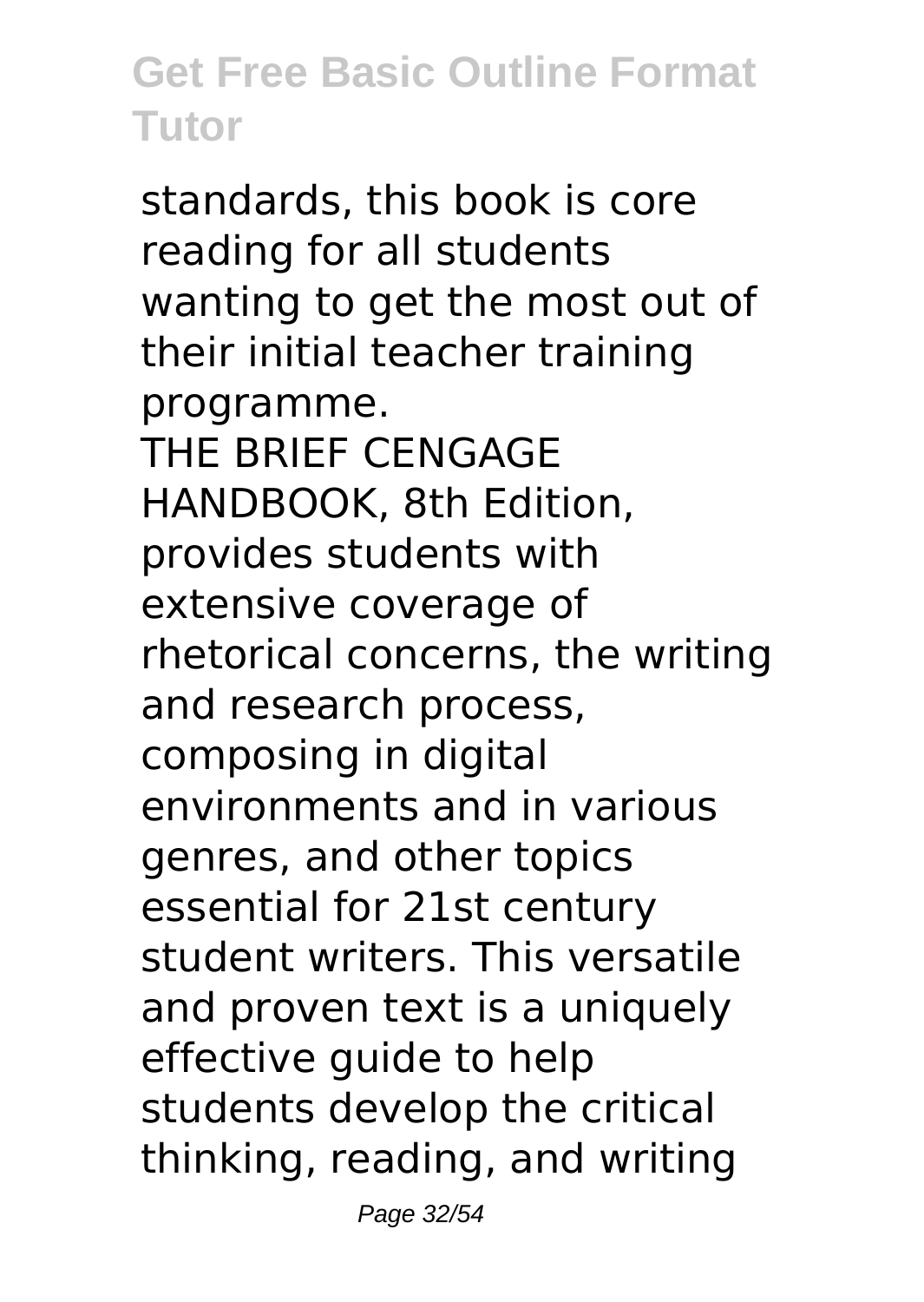skills they need to become successful communicators in college and beyond. Experienced teachers and collaborative writing partners throughout their careers, Kirszner and Mandell bring an in-the-trenches pragmatic understanding of instructor and student needs to every page of this edition. Each student text is packaged with a free Cengage Essential Reference Card to the MLA HANDBOOK, Eighth Edition. Important Notice: Media content referenced within the product description or the product text may not be available in the ebook version.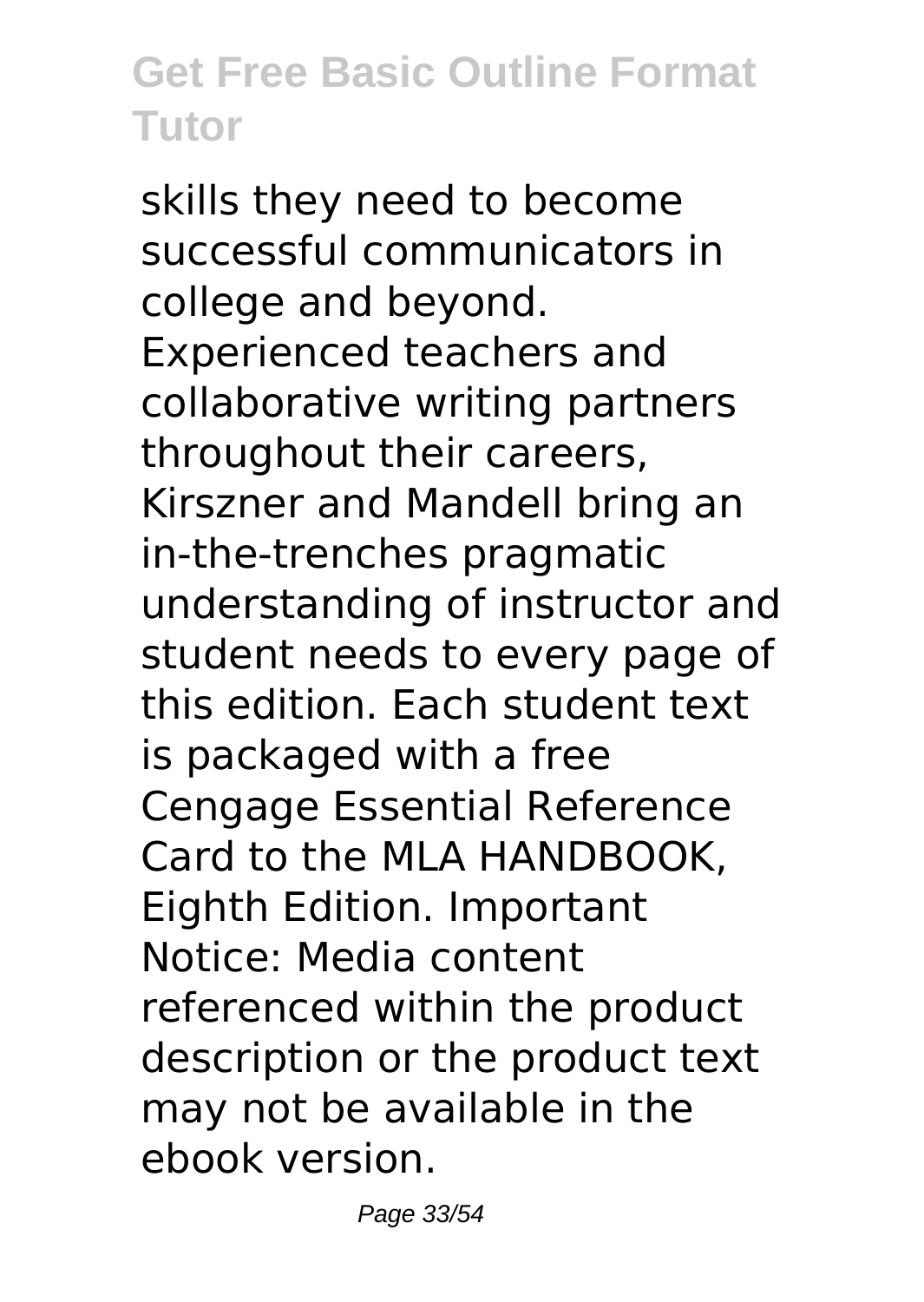Biological Perspectives on Language Curriculum Design and Classroom Management: Concepts, Methodologies, Tools, and Applications Practical Applications and Experiences in K-20 Blended Learning Environments Intelligent Language Tutors 5th International Conference, ITS 2000, Montreal, Canada, June 19-23, 2000 Proceedings A Guide for Volunteers *Filling a key need among educators and literacy volunteers, this is the first hands-on guide for tutoring students with literacy difficulties in grades 6-12. Grounded in the* Page 34/54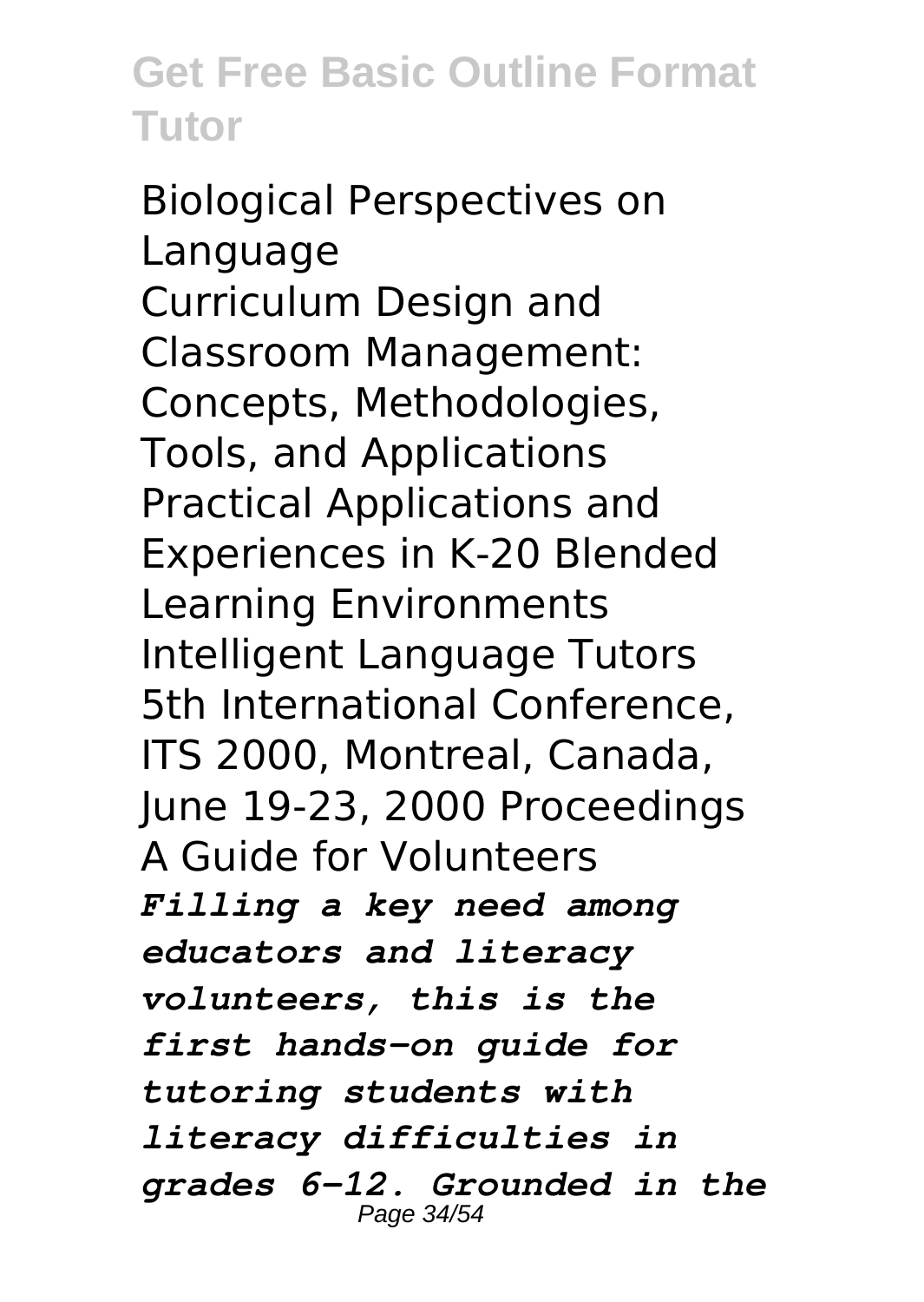*most current literacy research, the book reflects the authors' 25+ years of combined experience working with tutoring programs. Every page features practical ideas for carrying out the entire process of tutoring: assessing teenagers' strengths, weaknesses, and interests; selecting appropriate, engaging materials; and fostering development in comprehension, word study, fluency, and composition. Special features include concrete examples and activities from over 20 tutors; a Q&A chapter on dealing with frequently encountered problems; and* Page 35/54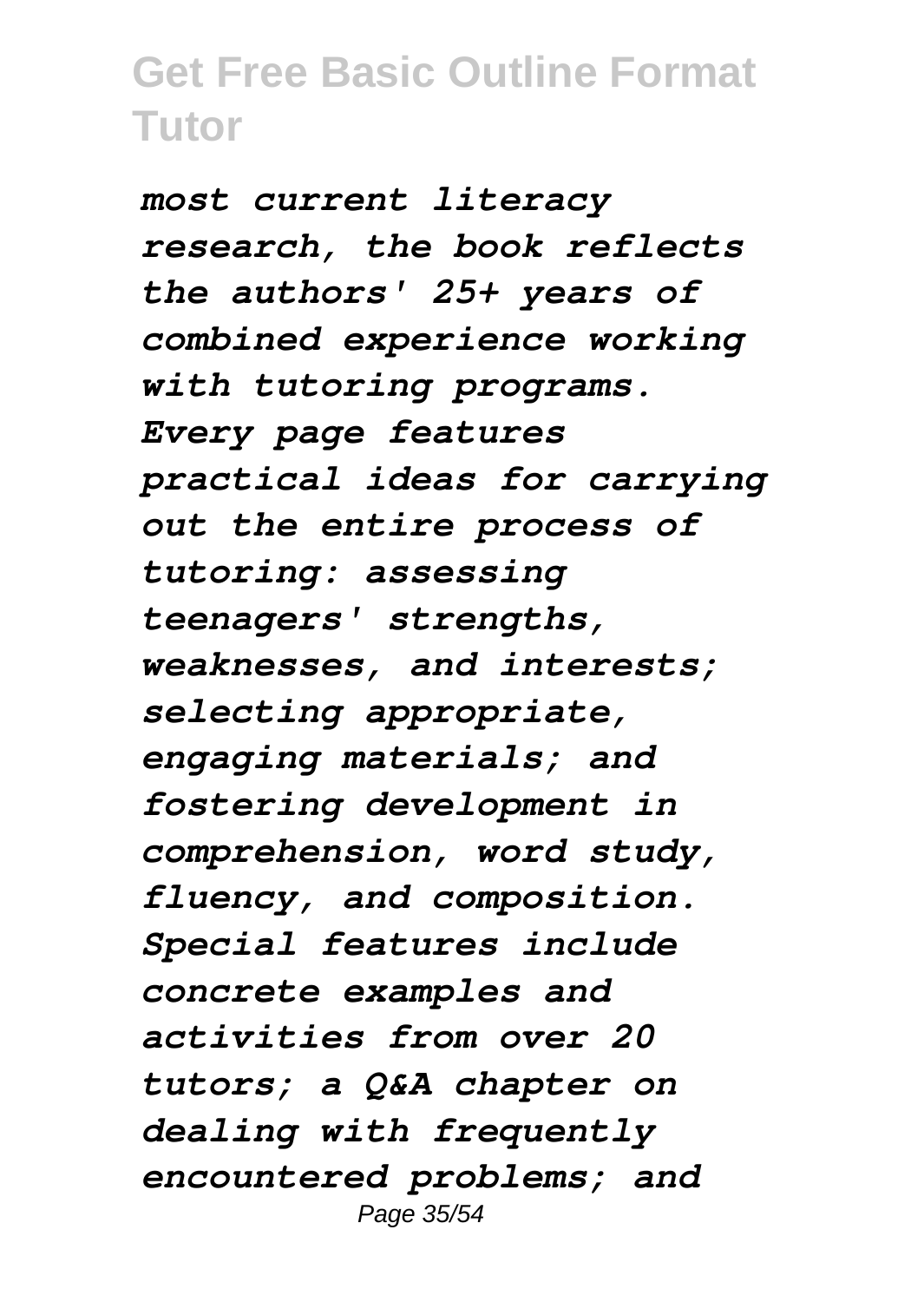*reproducible planning forms in a large, ready-to-use format. Business and FinanceMacmillan International Higher EducationResources in EducationIntelligent Tutoring SystemsThird International Conference, ITS'96, Montreal, Canada, June 12-14, 1996. ProceedingsSpringer Science & Business Media Drawing on research and practice, this easy-to-read guide offers practical advice on improving learning and behaviour through cultivating good teacherstudent relationships. A Guide for Improving* Page 36/54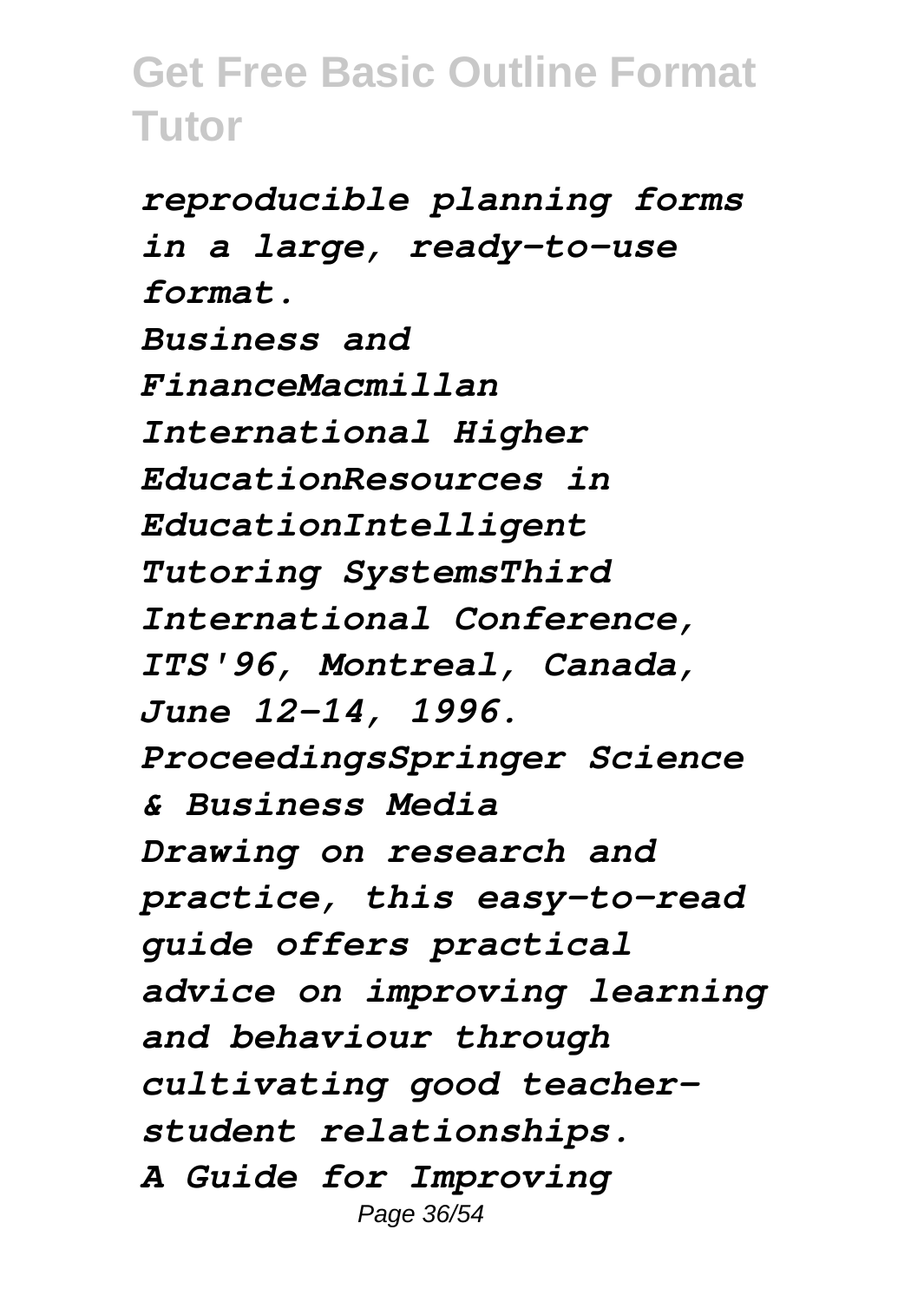*Instruction in Today's Middle and Secondary Schools*

*Amy, Wendy, and Beth The Management of Student Teachers' Learning The Writing Tutor Artificial Intelligence and Education: Learning environments and tutoring systems* **The Rowman & Littlefield Guide for Peer Tutors introduces college students to the field of peer tutoring, providing a theoretical background and practical guidance for peer tutors in higher education. Taking an innovative approach firmly grounded in the science of learning and** Page 37/54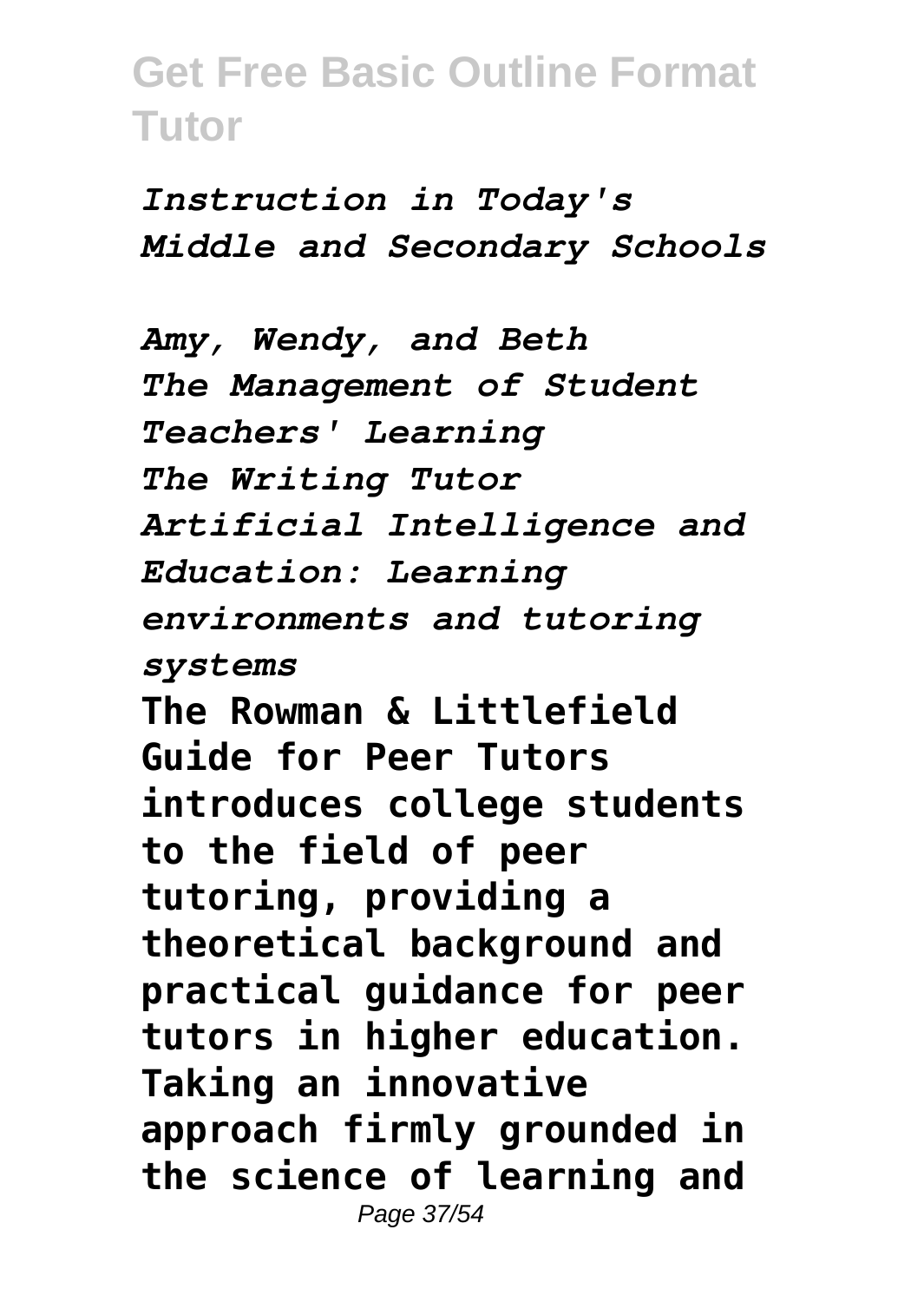**cognition, the text guides college students in thinking critically about their work as educators and in making informed choices in working with learners. A vibrant, engaging read, the text covers topics essential for all peer tutors, across writing, mathematics, the sciences, languages, and other disciplines: the brainbased reality of learning, active and collaborative pedagogies, the role of learning centers in colleges and universities, models for tutoring, the transition to college, metacognition, study strategies, online environments, and much more. An ideal supporting text for** Page 38/54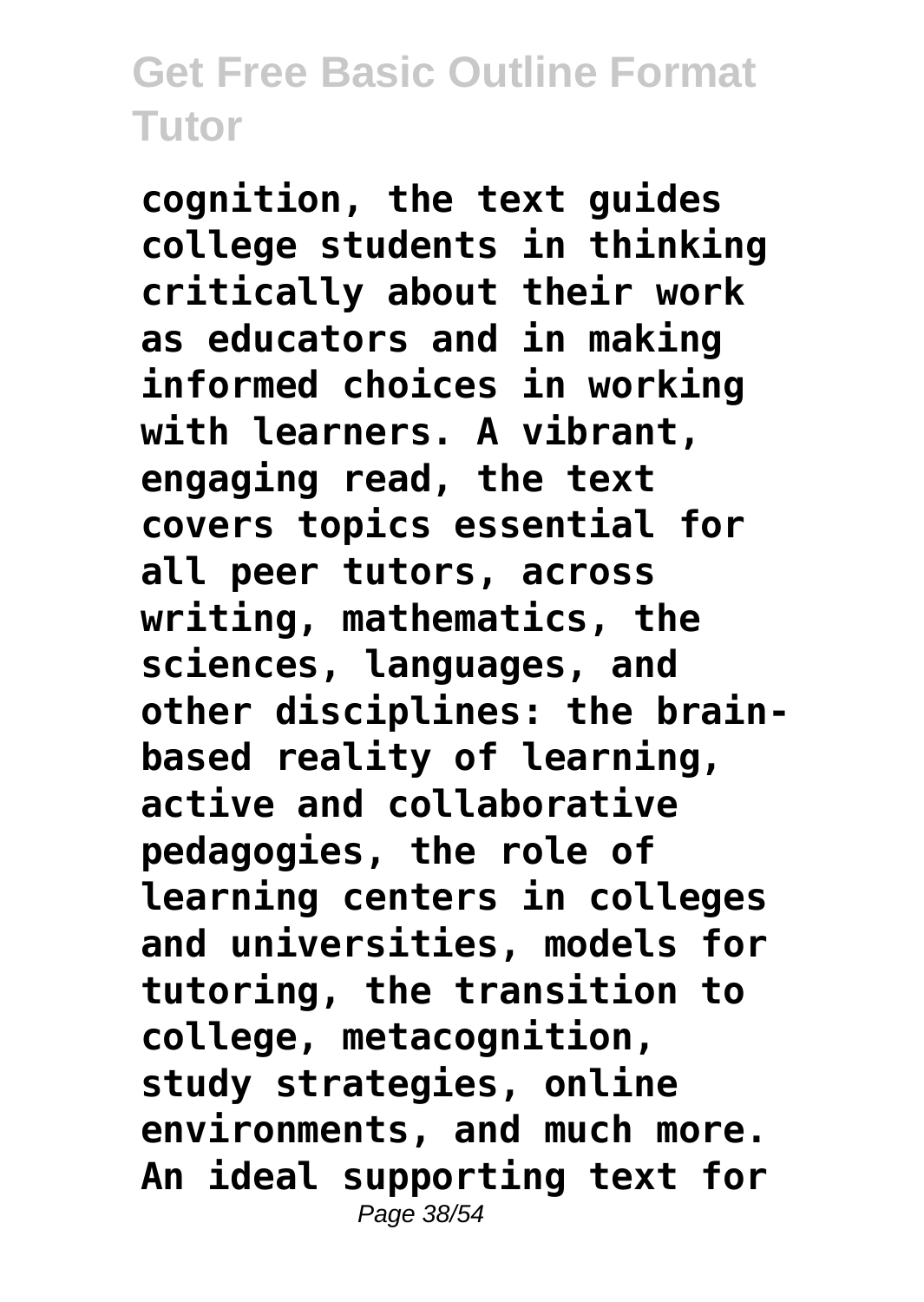**both tutor training programs and courses for peer educators, this book provides support for learning and writing center administrators in welcoming college students to the field of peer-led learning and for tutors in the work of acting as guides and mentors to the fields of inquiry that exist within the academy. Learning environments continue to change considerably and is no longer confined to the faceto-face classroom setting. As learning options have evolved, educators must adopt a variety of pedagogical strategies and** Page 39/54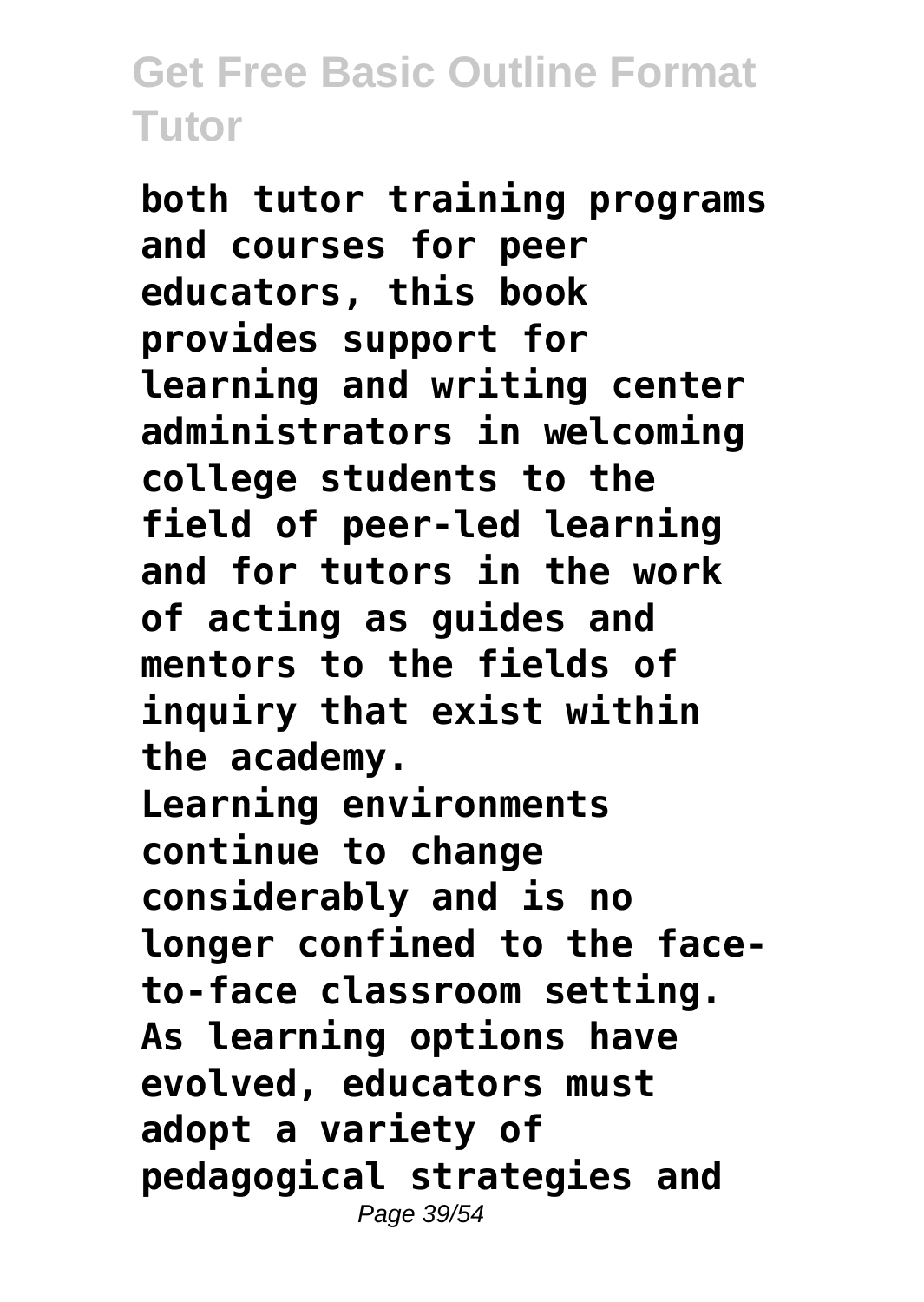**innovative technologies to enable learning. Practical Applications and Experiences in K-20 Blended Learning Environments compiles pedagogical strategies and technologies and their outcomes that have been successfully applied in blended instruction. Highlighting best practices as elementary, secondary, and tertiary educational levels; this book is a vital tool for educators who teach or plan to teach in blended learning environments and for researchers interested in the area of blended education knowledge. Amy, Wendy, and Beth, the 1980 recipient of the New** Page 40/54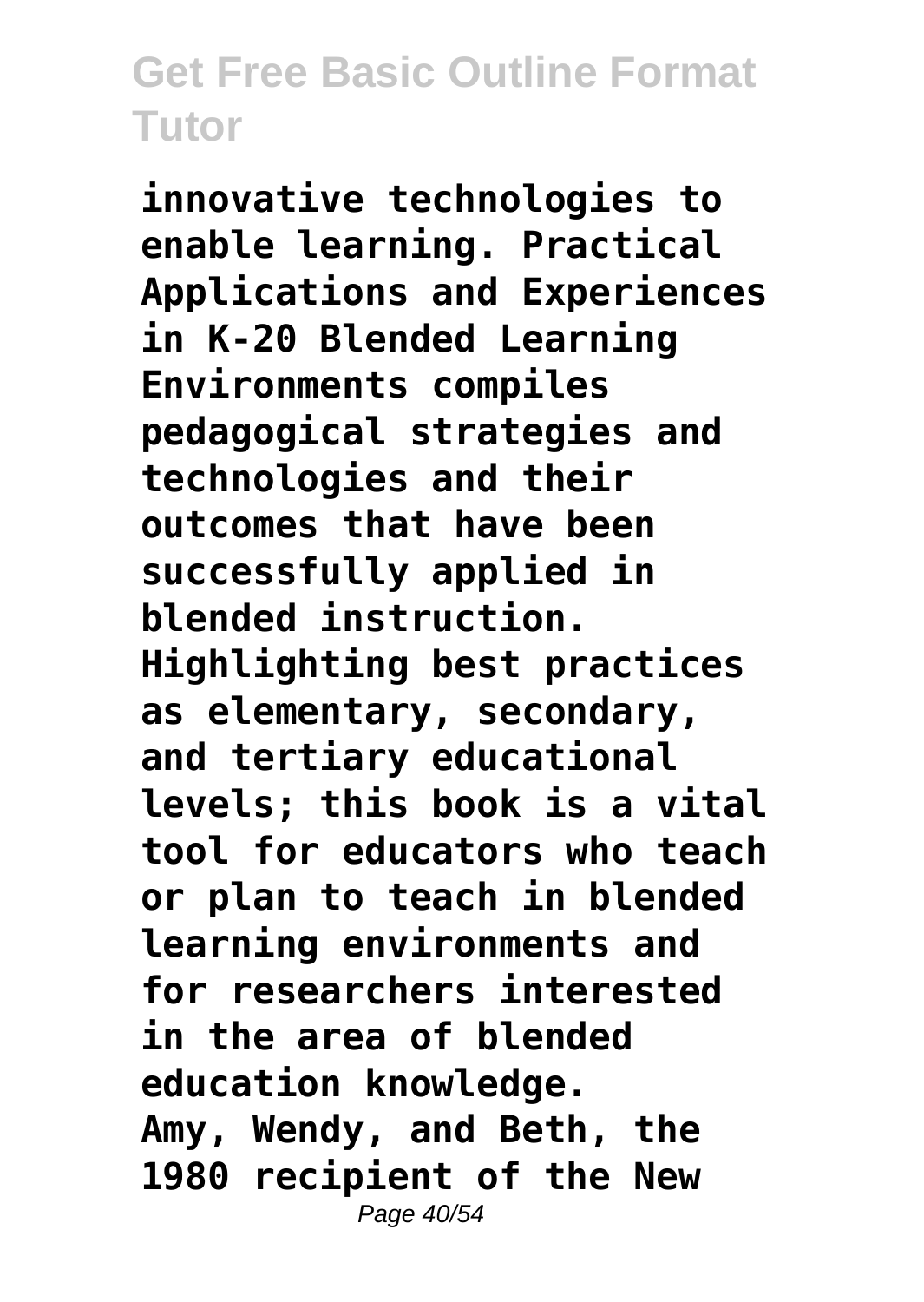**York Academy of Sciences Edward Sapir Award, is a lively in-depth study of how three young children from an urban working-class community learned language under everyday conditions. It is a sensitive portrayal of the children and their families and offers an innovative approach to the study of language development and social class. A major conclusion of the study is that the linguistic abilities of working-class children are consistent with previous cross-cultural accounts of the development of communicational skills and, as such, lend no support to** Page 41/54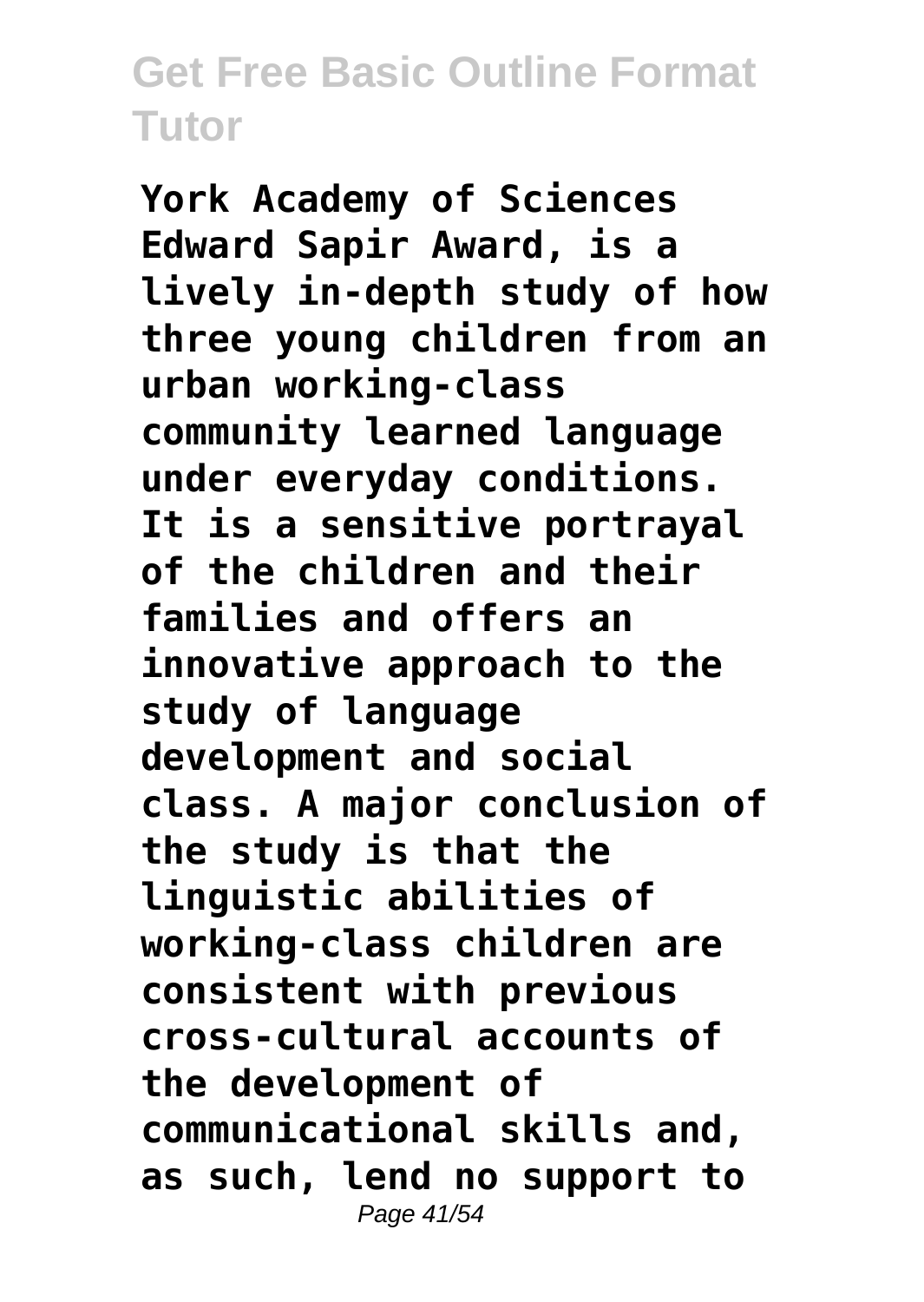**past claims that children from the lower classes are linguistically deprived. Instead, Amy, Wendy, and Beth emerge as able and enthusiastic language learners; their families, as caring and competent partners in the language socialization process. Sound scholarship and original findings about a hitherto neglected population of children lend special value to this work not only for scholars in psychology, linguistics, and anthropology, but for educators and policymakers as well. How to Make a Success of Your Initial Teacher** Page 42/54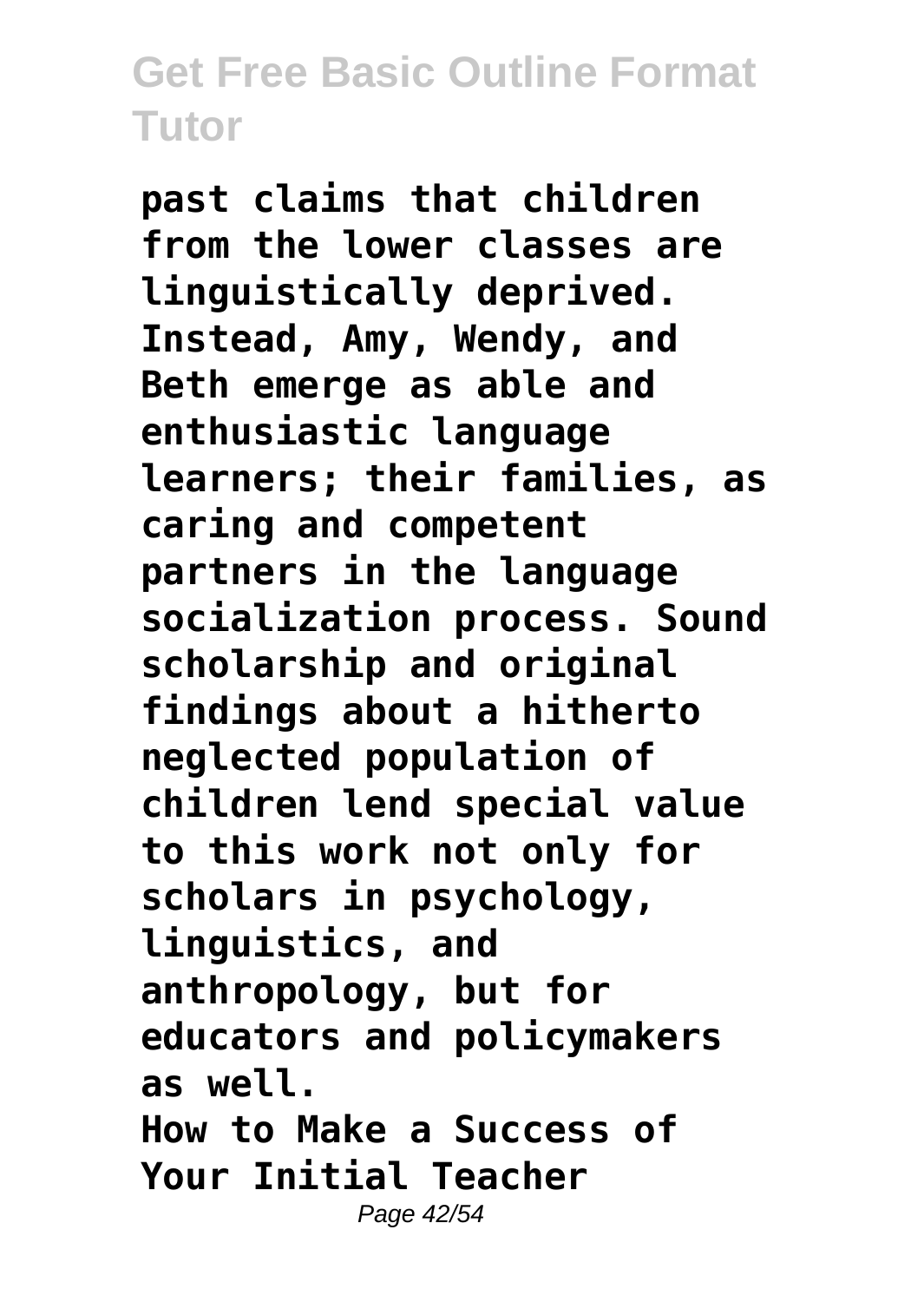**Training Tutoring Adolescent Literacy Learners Business and Finance DHEW Publication No. (OE). A Study of Thinking Peer Tutoring** *WRITING ANALYTICALLY treats writing as a tool of thought, offering prompts that lead students through the process of analysis and help them to generate original, welldeveloped ideas. The authors of this brief, popular rhetoric believe that learning to write well requires learning to use writing as a tool to think well. Rosenwasser and Stephen emphasize analysis as a mode*  $P$ age 43/5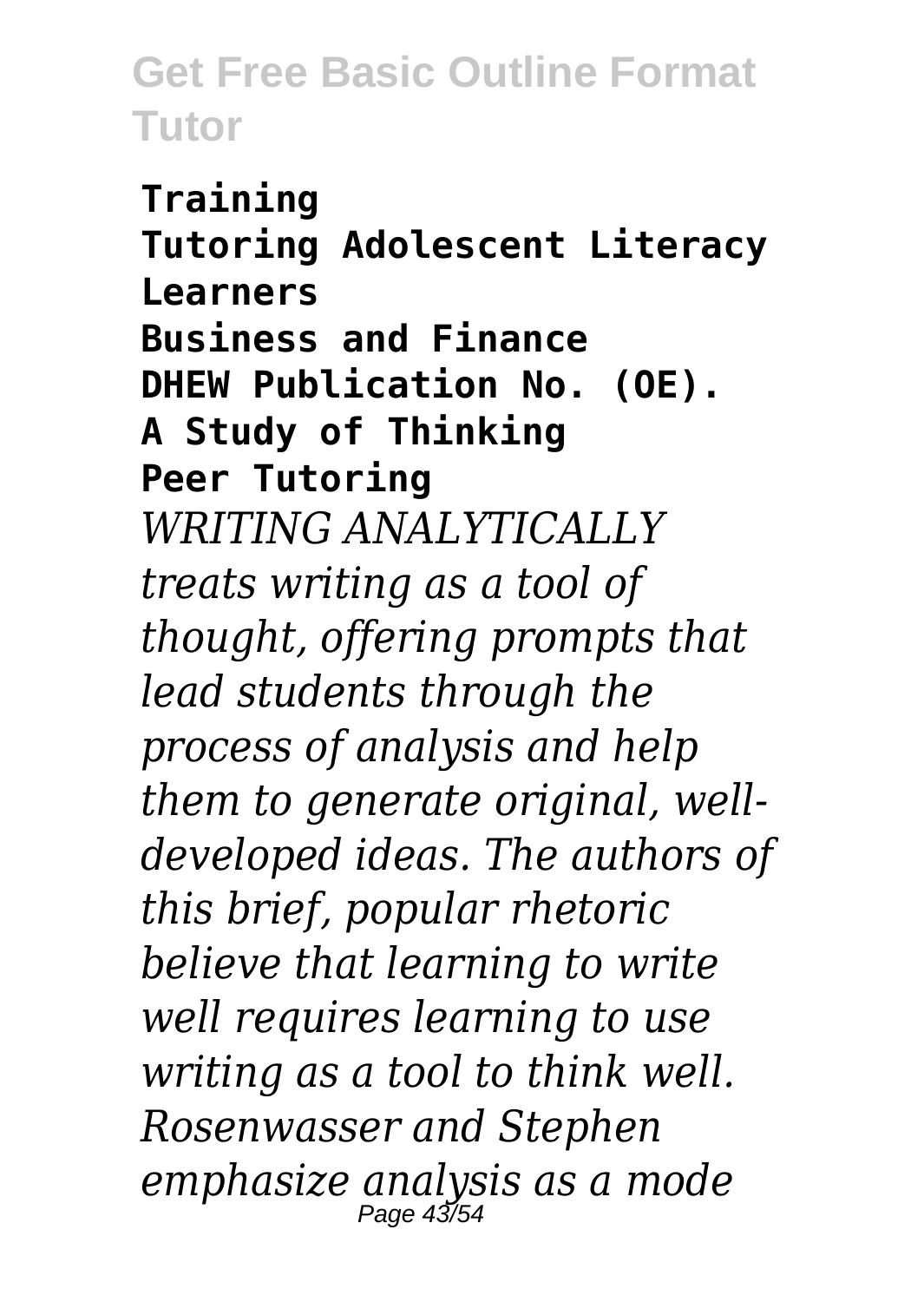*of enriching understanding that precedes and in some cases supplants argument. Materials in the eighth edition are better integrated, more contextualized and--when possible--condensed. A new chapter, Thinking Like a Writer, contains a broad array of strategies for integrating opportunities for writing into a course. It makes explicit a subtext that pervades the book: that to think of yourself as a writer is to see more, to think differently and to engage the meaning of things more earnestly. Important Notice: Media content referenced within the product description* Page 44/54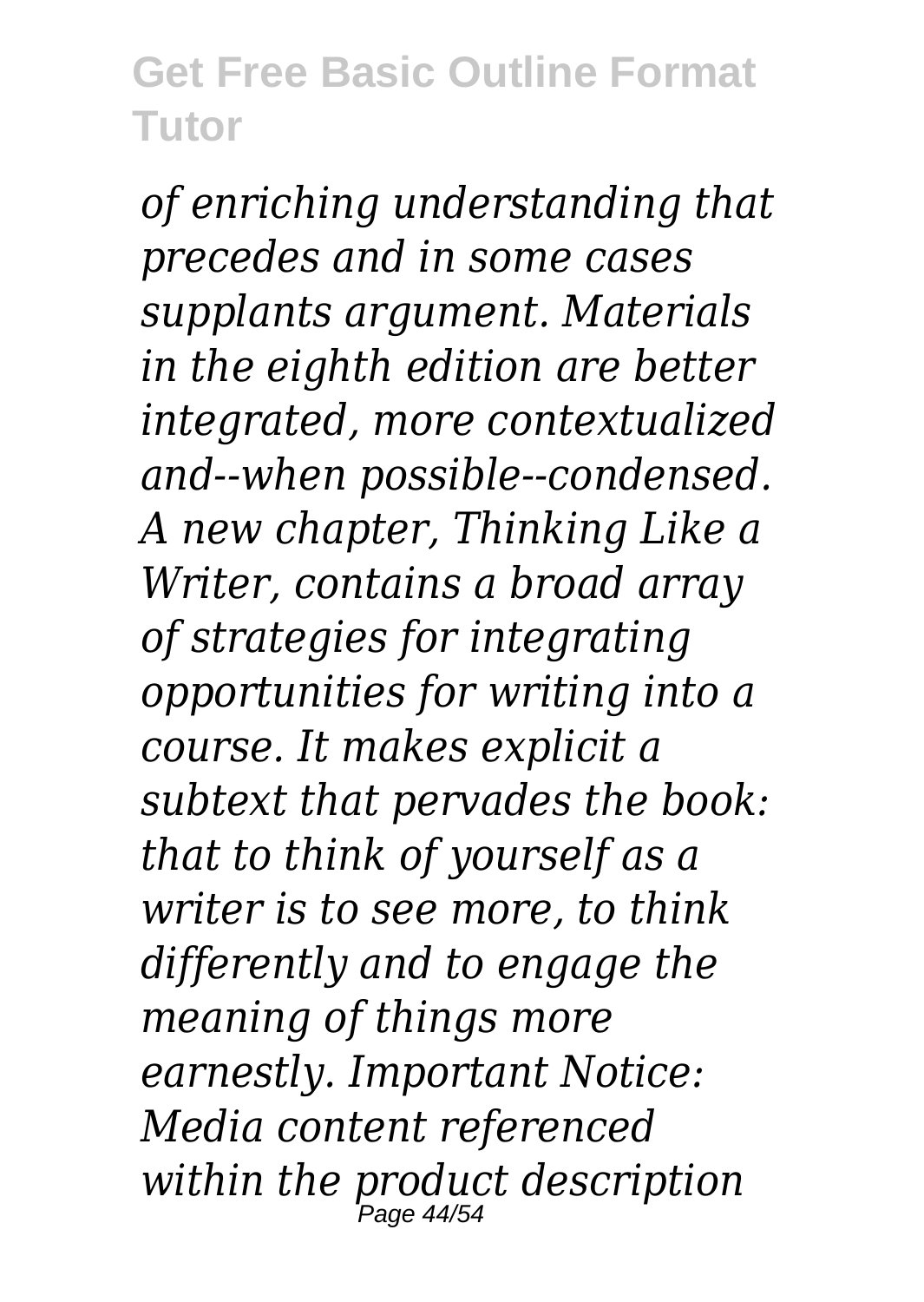*or the product text may not be available in the ebook version. As higher education is disrupted by technology and takes place less and less on campus, what does meaningful community engagement look like? How can it continue to enrich learning? In Community Engagement 2.0? , Crabill and Butin convene a dialogue: five writers set out theoretical and practical considerations, five more discuss the issues raised. The techniques of natural language processing (NLP) have been widely applied in machine translation and automated message* Page 45/54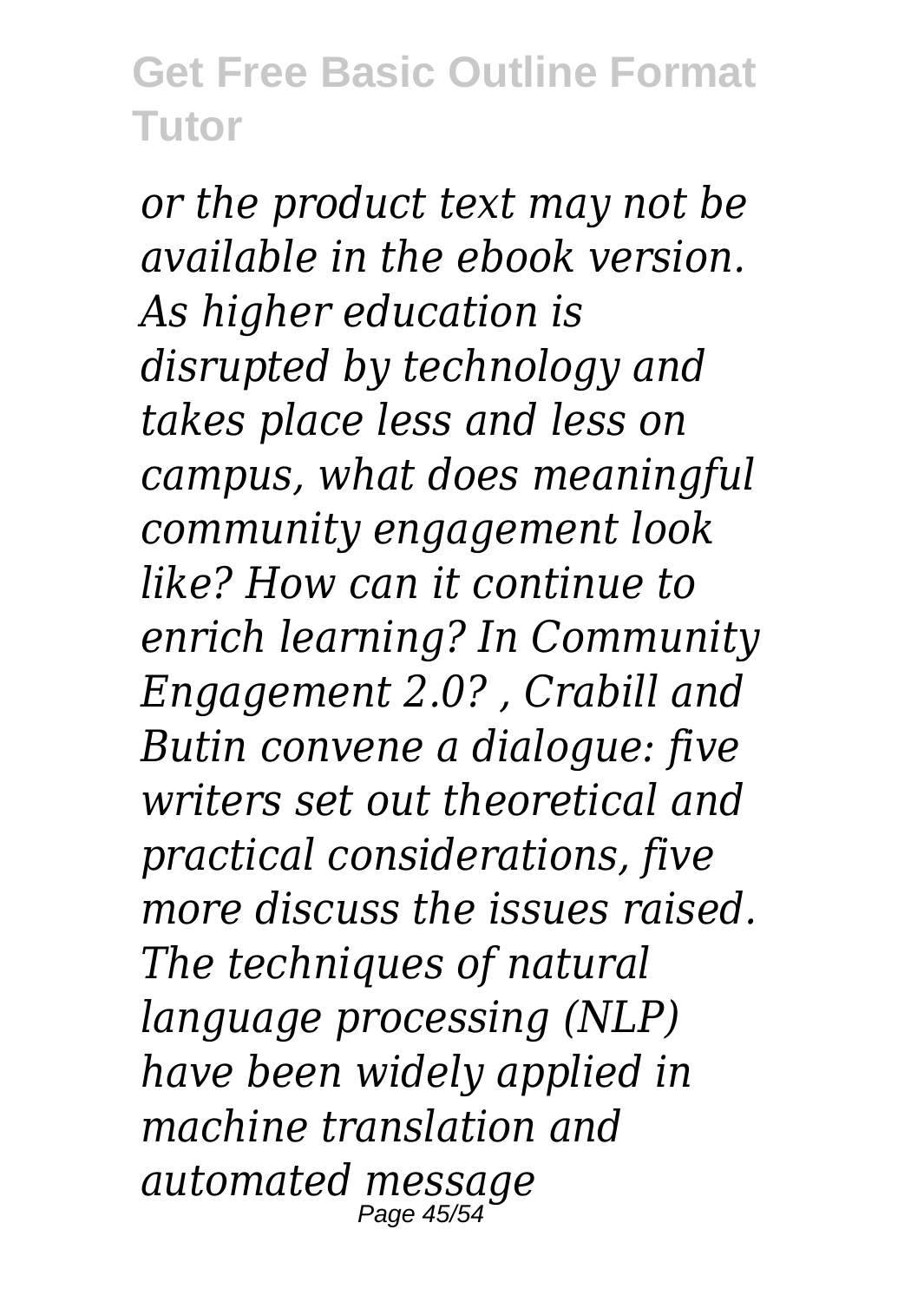*understanding, but have only recently been utilized in second language teaching. This book offers both an argument for and a critical examination of this new application, with an examination of how systems may be designed to exploit the power of NLP, accomodate its limitations, and minimize its risks. This volume marks the first collection of work in the U.S. and Canada that incorporates advanced human language technologies into language tutoring systems, covering languages as diverse as Arabic, Spanish, Japanese, and English. The book is* Page 46/54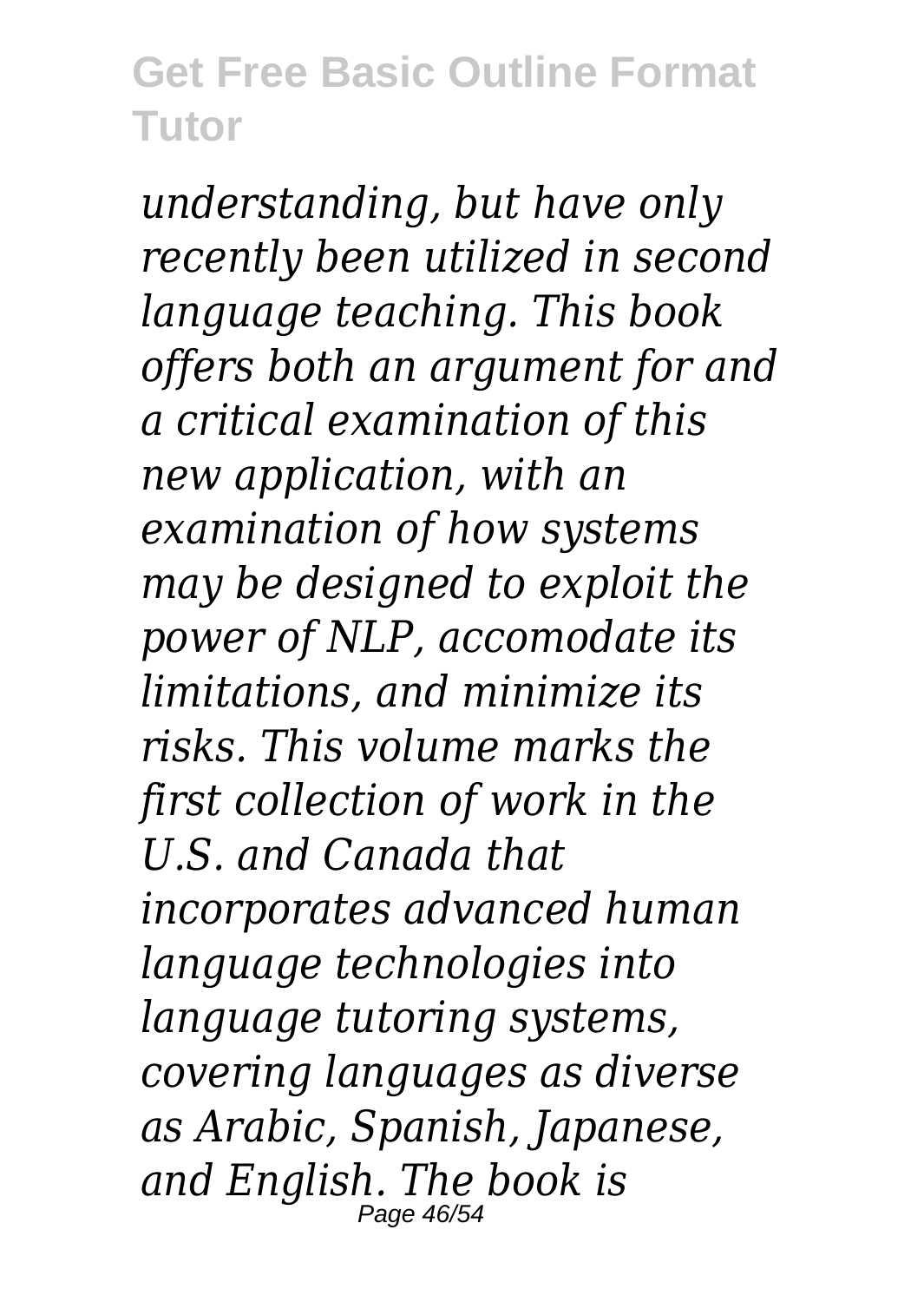*organized into sections that express the levels of analysis dealt with in learning and teaching a language and with the tasks of the student as writer, reader, conversant, and actor in the world. These sections bring together research by specialists in linguistics, artificial intelligence, psychology, instructional design, and language teaching. In addition to providing detailed descriptions of working systems, amply illustrated with screens from lesson and authoring interfaces, the contributors address a* Page 47/54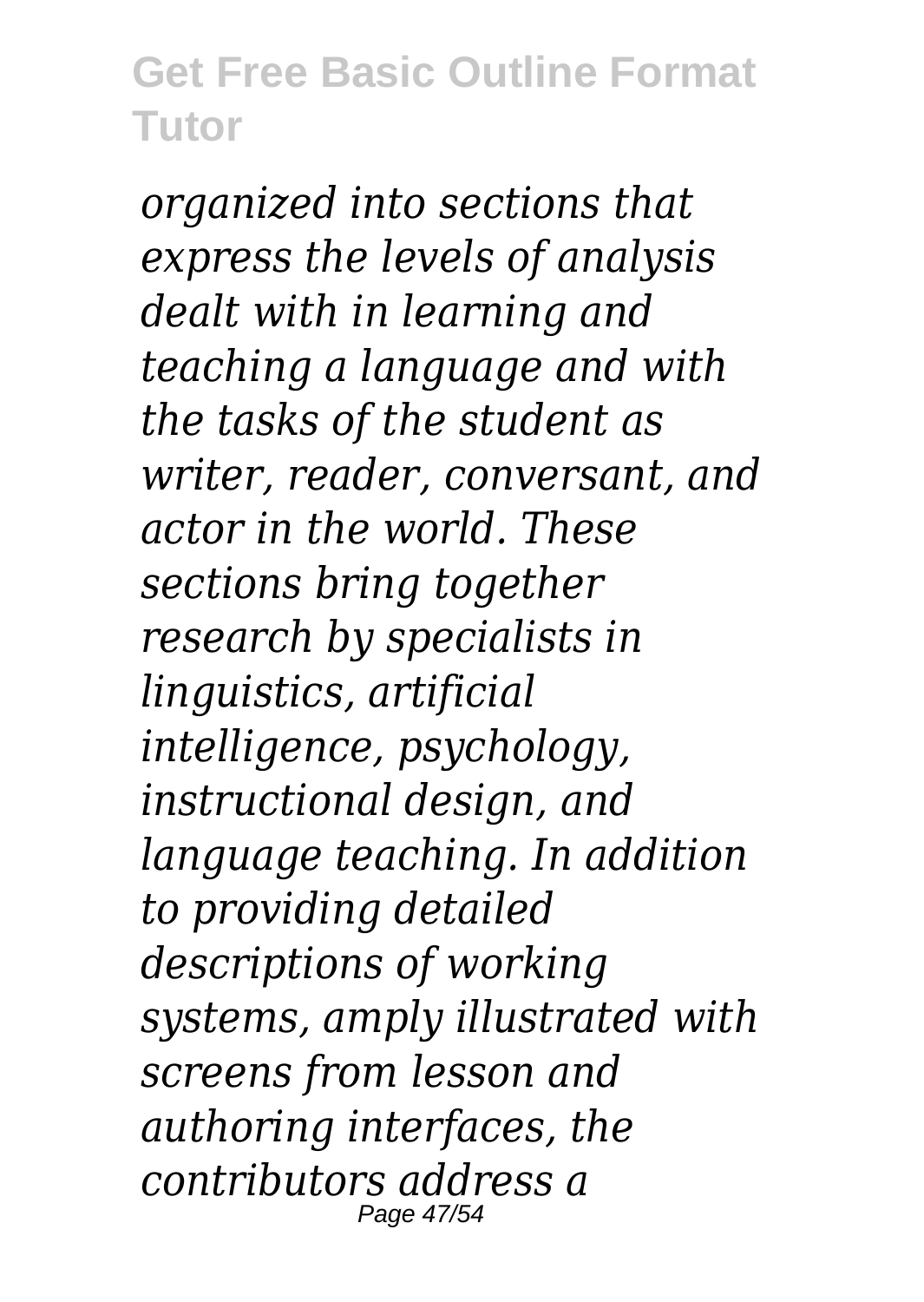*spectrum of common issues: \* What can current NLP technology contribute to computer-assisted language instruction and to research on language learning? \* How can this technology meet the demands of pedagogical theory for communicative language teaching in authentic contexts? \* How can designers constrain tutoring environments to ensure accurate analysis of learners' language? \* What can NLP-based systems teach us about language acquisition, about linguistic theory, and about theories of language pedagogy? \* What lessons have* Page 48/54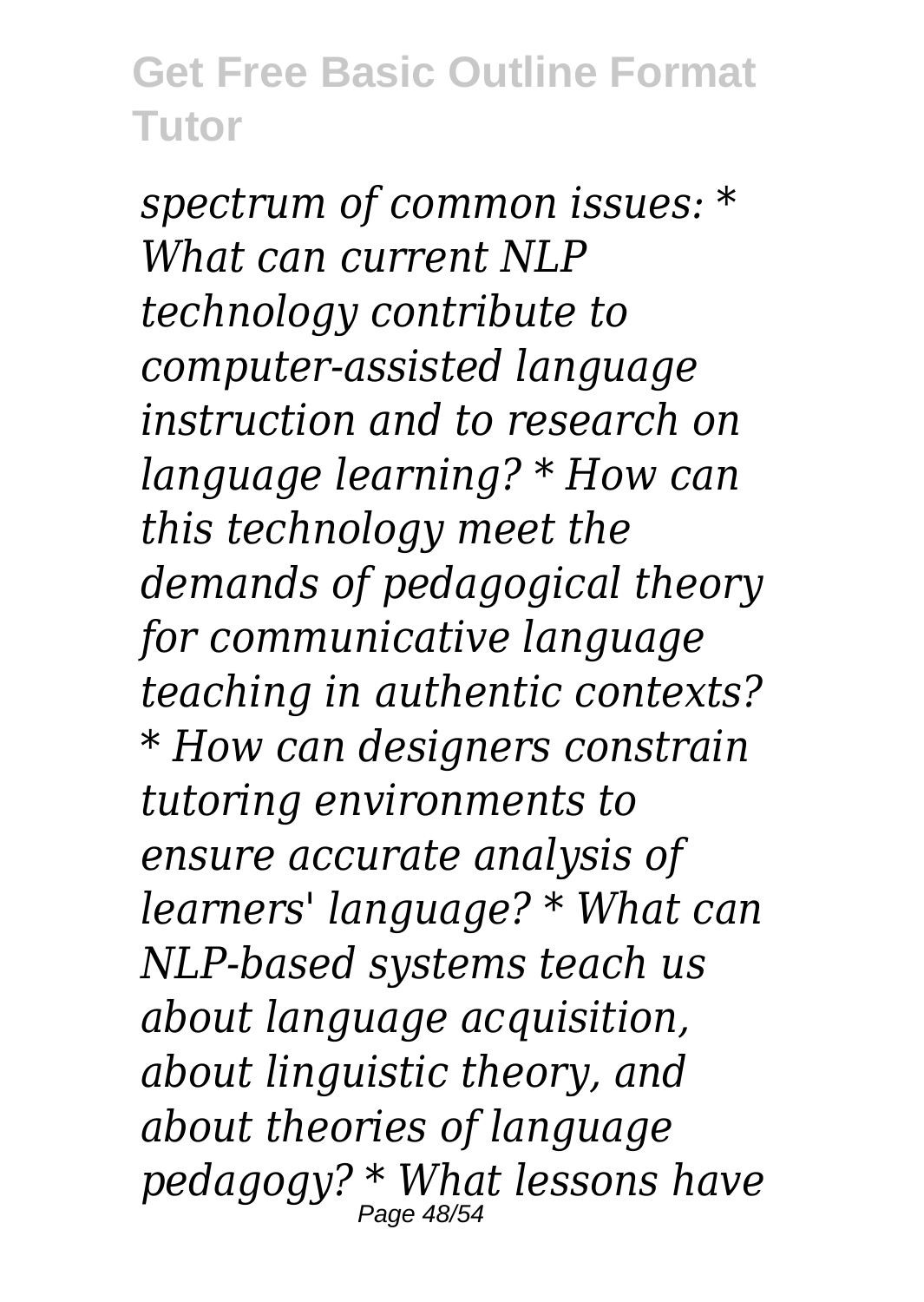*been learned in using these systems to date? Disciplinespecific issues are illuminated as well: the relative merits of the major syntactic frameworks for NLP-based language tutoring; the adaptation of theories like lexical conceptual structure to support semantic interpretation; the integration of input language with visual microworlds and dialogue games; the pragmatics of the tutoring discourse; the selection of instructional principles to guide system design; and the accomodation of design to individual differences and learner styles.* Page 49/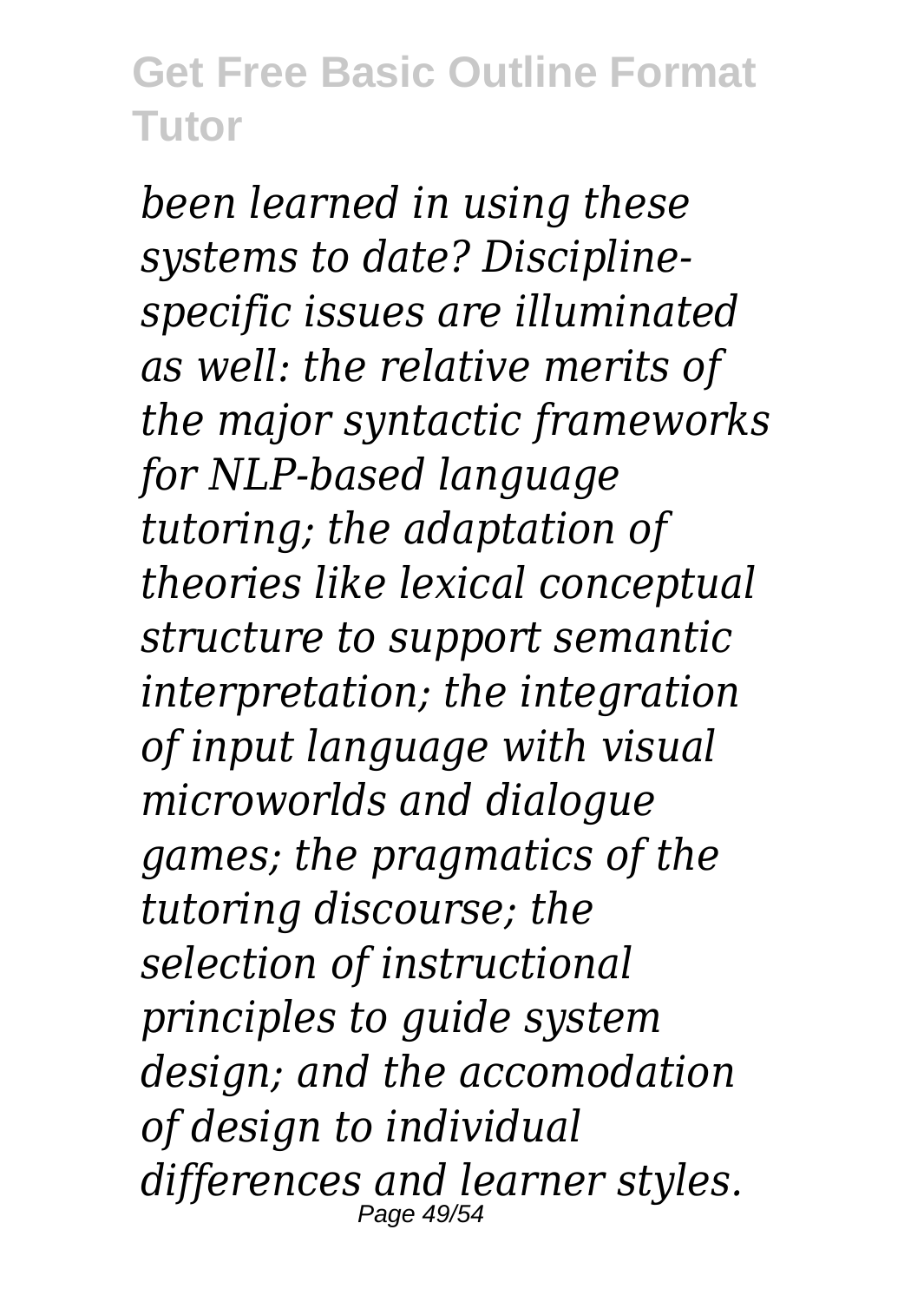*A concluding section assesses this work from larger theoretical and practical perspectives -- experimental psychology and psycholinguistics, linguistics, language teaching, and second language acquisition research. Learning to Think Intelligent Tutoring Systems Practices and Applications The Rowman & Littlefield Guide for Peer Tutors Writing Analytically Secondary School Teaching and Educational Psychology* This volume of the Encyclopaedia offers a systematic introduction Page 50/54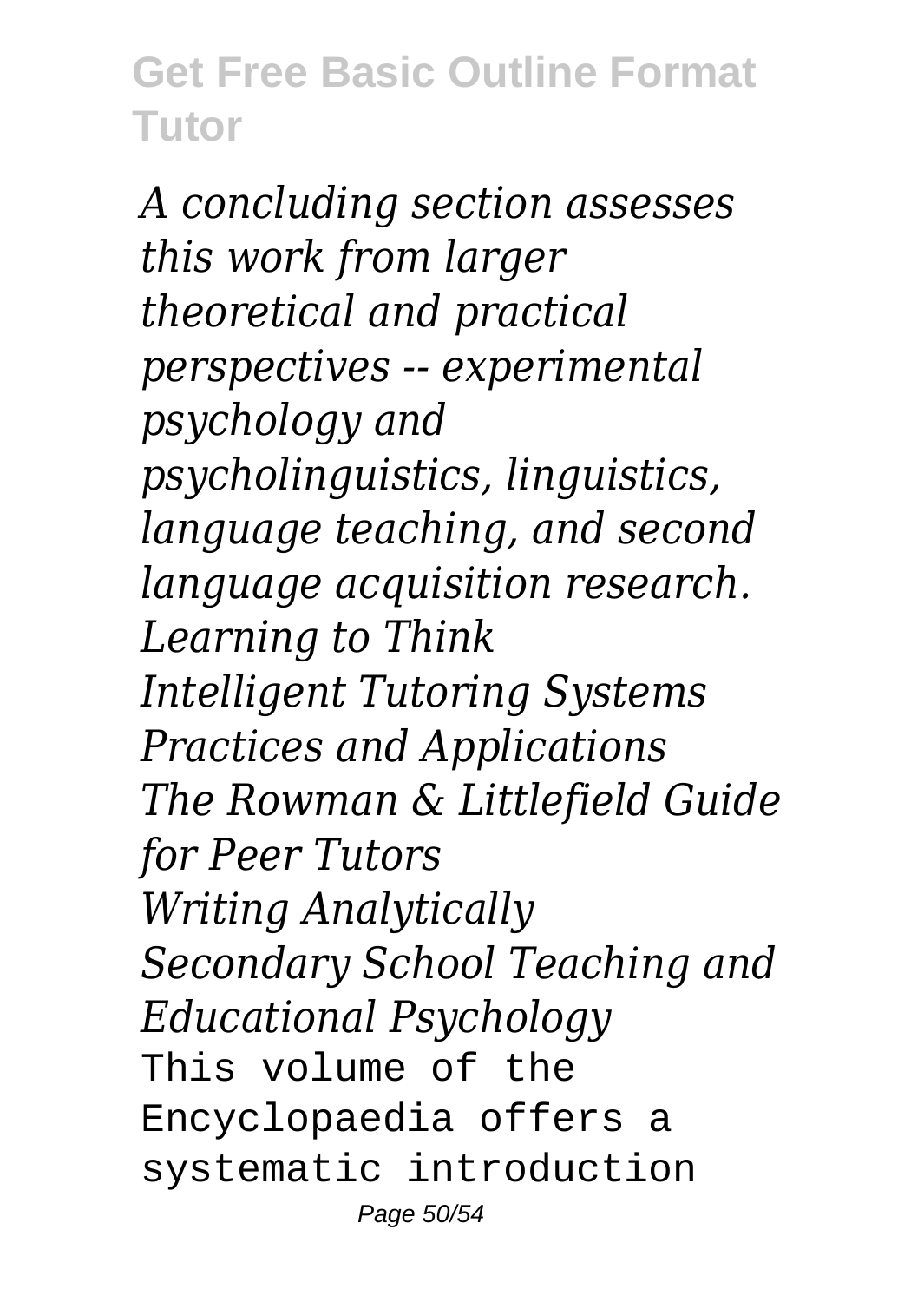and a comprehensive survey of the theory of complex spaces. It covers topics like semi-normal complex spaces, cohomology, the Levi problem, q-convexity and q-concavity. It is the first survey of this kind. The authors are internationally known outstanding experts who developed substantial parts of the field. The book contains seven chapters and an introduction written by Remmert, describing the history of the subject. The book will be very useful to graduate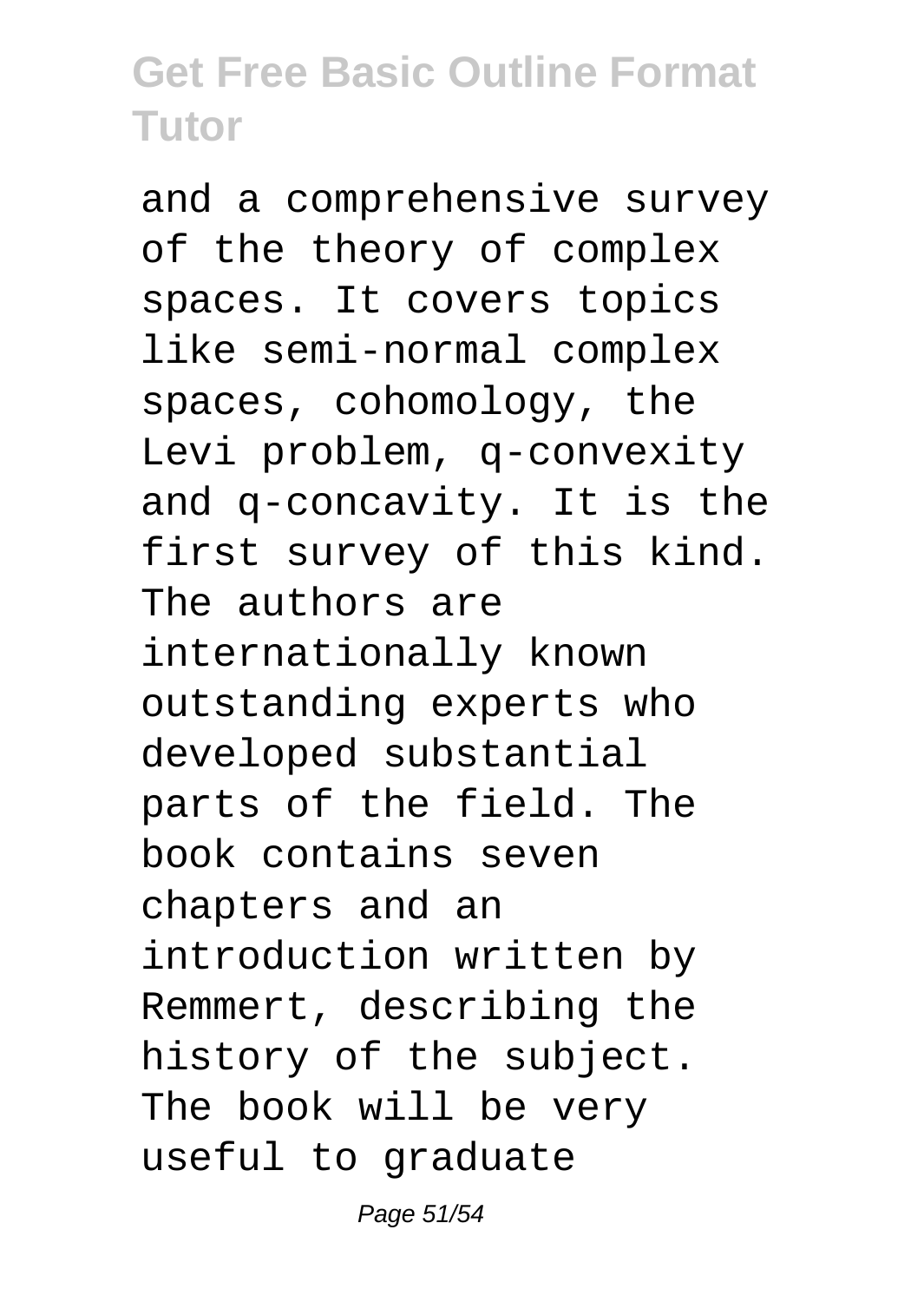students and researchers in complex analysis, algebraic geometry and differential geometry. Another group of readers will consist of mathematical physicists who apply results from these fields.

A companion volume to Primary School Teaching and Educational Psychology, this book concerns itself with the day-to-day business of teaching in a secondary school. Throughout the book four themes reoccur: that teachers can best understand the development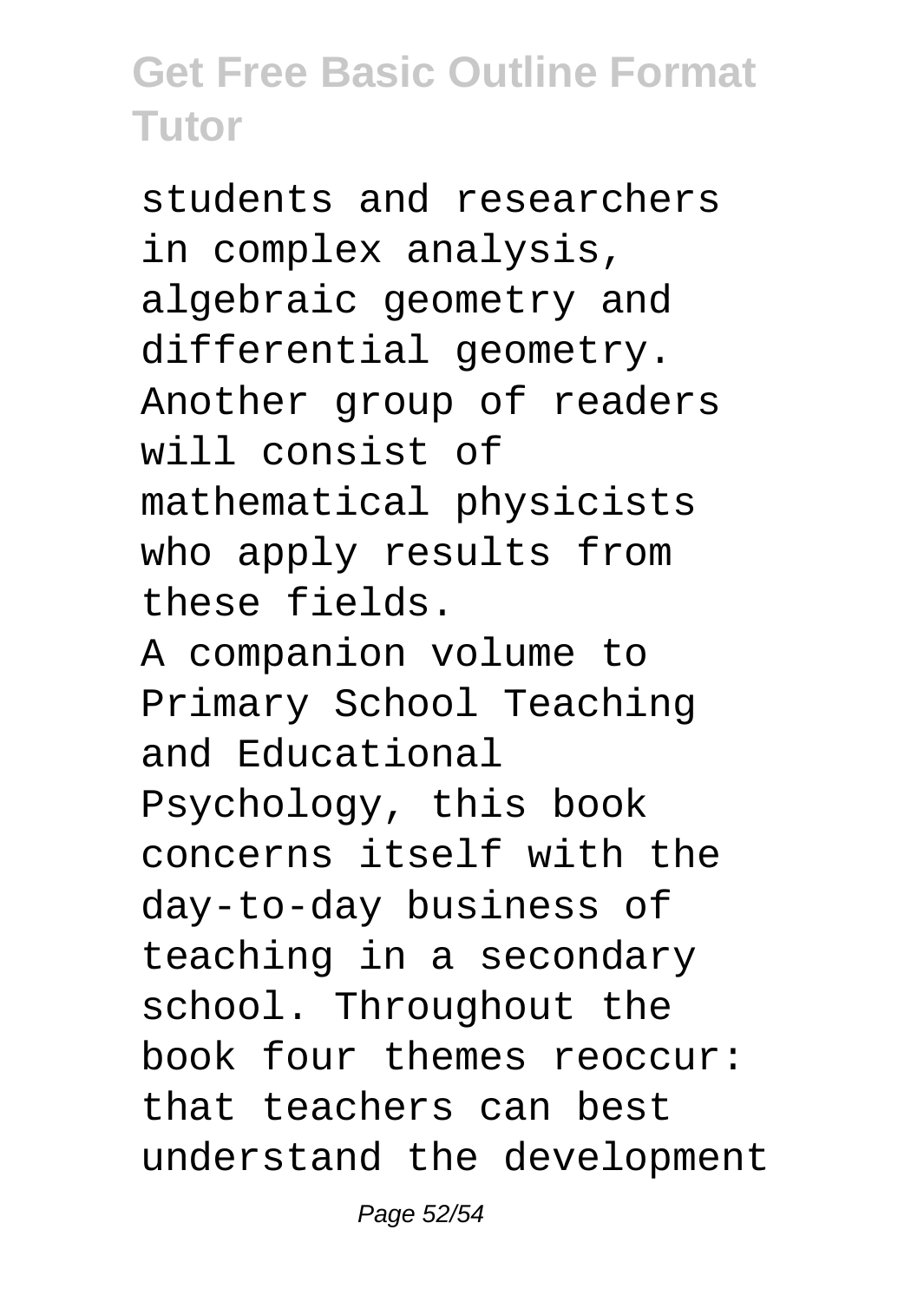of children by observing their learning and their relationships within school; that assessment and evaluation are integral to effective teaching; that effective teaching and learning depend on both teacher and child being able to monitor own progress and to find solutions to problems that occur; and finally that there must be explicit recognition of the common-ground between educational psychology and other disciplines such as sociology, philosophy and the history of education.